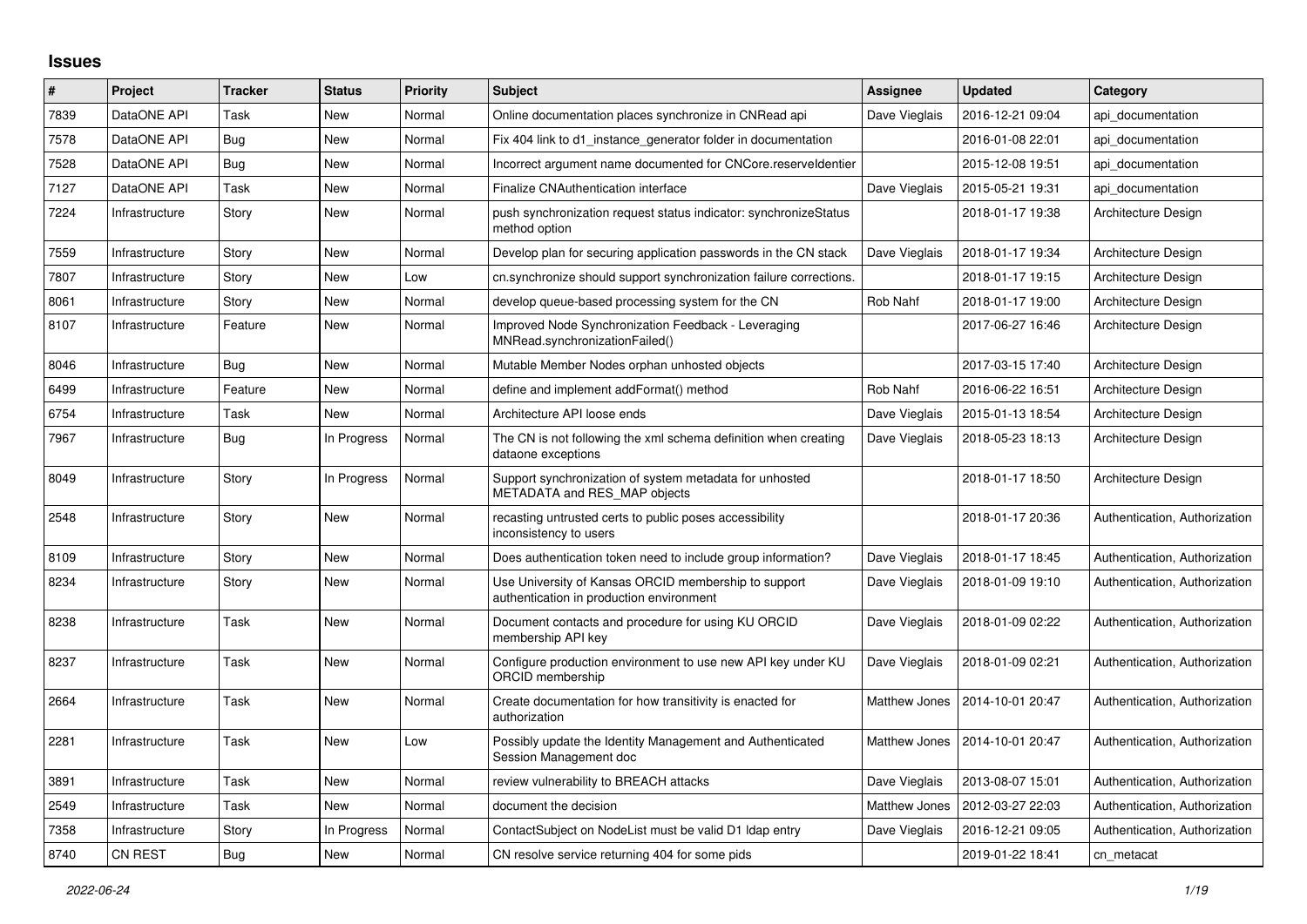| #    | Project        | Tracker    | <b>Status</b> | <b>Priority</b> | Subject                                                                                                                  | <b>Assignee</b>     | <b>Updated</b>   | Category                    |
|------|----------------|------------|---------------|-----------------|--------------------------------------------------------------------------------------------------------------------------|---------------------|------------------|-----------------------------|
| 7918 | <b>CN REST</b> | Bug        | New           | Normal          | SEAD object only partially synchronized - missing<br>autogen.2016092916012224122 document from<br>/var/metacat/documents | Dave Vieglais       | 2016-10-21 18:00 | cn metacat                  |
| 3768 | Infrastructure | Task       | New           | Normal          | Add canonical DataONE description paper to citing DataONE<br>web-page                                                    | Amber Budden        | 2013-05-16 22:20 | <b>Community Engagement</b> |
| 6034 | Infrastructure | Task       | In Progress   | Normal          | d1_client_cli CCI 2.0 support                                                                                            | Roger Dahl          | 2014-08-11 16:23 | d1 client cli               |
| 925  | Infrastructure | Task       | New           | Normal          | Test for correct response to invalid input: CCI.ITK.FUSE-client                                                          |                     | 2011-10-31 20:32 | d1_client_ONEDrive          |
| 8855 | Infrastructure | Story      | New           | Normal          | Put the system metadata part ahead of the object part when<br>d1 client r constructs the multipart                       | Matthew Jones       | 2019-11-22 18:29 | d1 client r                 |
| 8376 | Infrastructure | Feature    | New           | Normal          | Make the script file - insertOrUpdateObjectFormatList.sh (in<br>metacat cn buildout) change the user name automatically  | Jing Tao            | 2018-02-21 22:48 | d1_cn_buildout              |
| 7713 | Infrastructure | Story      | New           | Normal          | d1DebConfig.xml should be versioned in dataone-cn-os-core                                                                | Rob Nahf            | 2018-01-17 19:24 | d1 cn buildout              |
| 3869 | Infrastructure | <b>Bug</b> | New           | Normal          | wrong key set in portal/WEB-INF/client.xml                                                                               | <b>Robert Waltz</b> | 2016-08-10 20:58 | d1 cn buildout              |
| 4142 | Infrastructure | Bug        | New           | Normal          | dataone-cn-processdaemon prerm needs to be reconfiguration<br>friendly                                                   | <b>Robert Waltz</b> | 2016-08-10 20:58 | d1_cn_buildout              |
| 6060 | Infrastructure | <b>Bug</b> | New           | Normal          | dataone-cn-index install should fail if subtasks fail                                                                    | <b>Robert Waltz</b> | 2016-08-10 20:58 | d1 cn buildout              |
| 4129 | Infrastructure | Bug        | New           | Normal          | Only configure ufw ports for machines in xml configuration file                                                          | <b>Robert Waltz</b> | 2016-08-10 20:47 | d1 cn buildout              |
| 6882 | Infrastructure | Bug        | New           | Normal          | after CN upgrade togglePortsAndReplication.sh missing                                                                    | <b>Robert Waltz</b> | 2016-01-05 17:54 | d1 cn buildout              |
| 6044 | Infrastructure | Bug        | New           | Normal          | Indexer needs port 5432 open to localhost during postinst                                                                | <b>Robert Waltz</b> | 2015-01-06 18:17 | d1 cn buildout              |
| 5582 | Infrastructure | Bug        | New           | Normal          | xinetd not supported via debian install                                                                                  | <b>Robert Waltz</b> | 2014-10-02 19:27 | d1 cn buildout              |
| 5137 | Infrastructure | Task       | New           | Normal          | Fix DataONE CA chain file location in cn-buildout                                                                        | Chris Jones         | 2014-04-25 15:06 | d1 cn buildout              |
| 2896 | Infrastructure | Task       | New           | Normal          | Modify the admin DN in createObjectformat script per environment                                                         | Chris Jones         | 2012-10-05 14:23 | d1 cn buildout              |
| 2791 | Infrastructure | Task       | New           | Normal          | verify on dev machines                                                                                                   | Dave Vieglais       | 2012-05-21 17:41 | d1 cn buildout              |
| 1226 | Infrastructure | Task       | New           | Normal          | Verify that cn buildout is using the hudson generated Metacat war                                                        |                     | 2011-01-13 14:57 | d1 cn buildout              |
| 7920 | Infrastructure | Story      | In Progress   | Normal          | migrate apache2 authorization rules from 2.2 conforming to 2.4                                                           | Dave Vieglais       | 2018-01-17 18:59 | d1 cn buildout              |
| 4650 | Infrastructure | Story      | New           | Normal          | Allow MN to bias resolve to the authoritative MN                                                                         | Rob Nahf            | 2018-01-17 20:00 | d1 cn common                |
| 7650 | Infrastructure | Story      | New           | Normal          | DAO for SystemMetadata changes the<br>SystemMetadata.replicationPolicy                                                   | Rob Nahf            | 2018-01-17 19:31 | d1 cn common                |
| 8733 | <b>CN REST</b> | Bug        | New           | Normal          | Exception handling in ForesiteResourceMap needs improvement                                                              | Jing Tao            | 2018-10-12 20:09 | d1 cn index processor       |
| 7746 | <b>CN REST</b> | Bug        | In Progress   | Normal          | Node registration update fails when <contactsubject> spans<br/>multiple lines</contactsubject>                           | Rob Nahf            | 2016-04-26 17:30 | d1 cn noderegistry          |
| 8307 | Infrastructure | Story      | New           | Normal          | Check node subject on node registration and subsequent calls                                                             | Jing Tao            | 2018-02-06 20:06 | d1 cn node registry         |
| 3572 | Infrastructure | <b>Bug</b> | New           | Normal          | LDAP not updated for Node when synchronized set to true                                                                  | <b>Robert Waltz</b> | 2014-10-01 22:56 | d1_cn_node_registry         |
| 7489 | CN REST        | Bug        | New           | Normal          | processing daemon common-logging misconfigured                                                                           | <b>Robert Waltz</b> | 2016-01-21 17:18 | d1_cn_process_daemon        |
| 8867 | CN REST        | <b>Bug</b> | New           | High            | CNCore.listChecksumAlgorithms() returns incorrect list                                                                   | Jing Tao            | 2020-08-06 00:06 | d1_cn_rest                  |
| 8771 | CN REST        | Story      | New           | Normal          | Issue with LDAP when updating `nodeReplicationPolicy`                                                                    | Dave Vieglais       | 2019-03-05 19:43 | d1_cn_rest                  |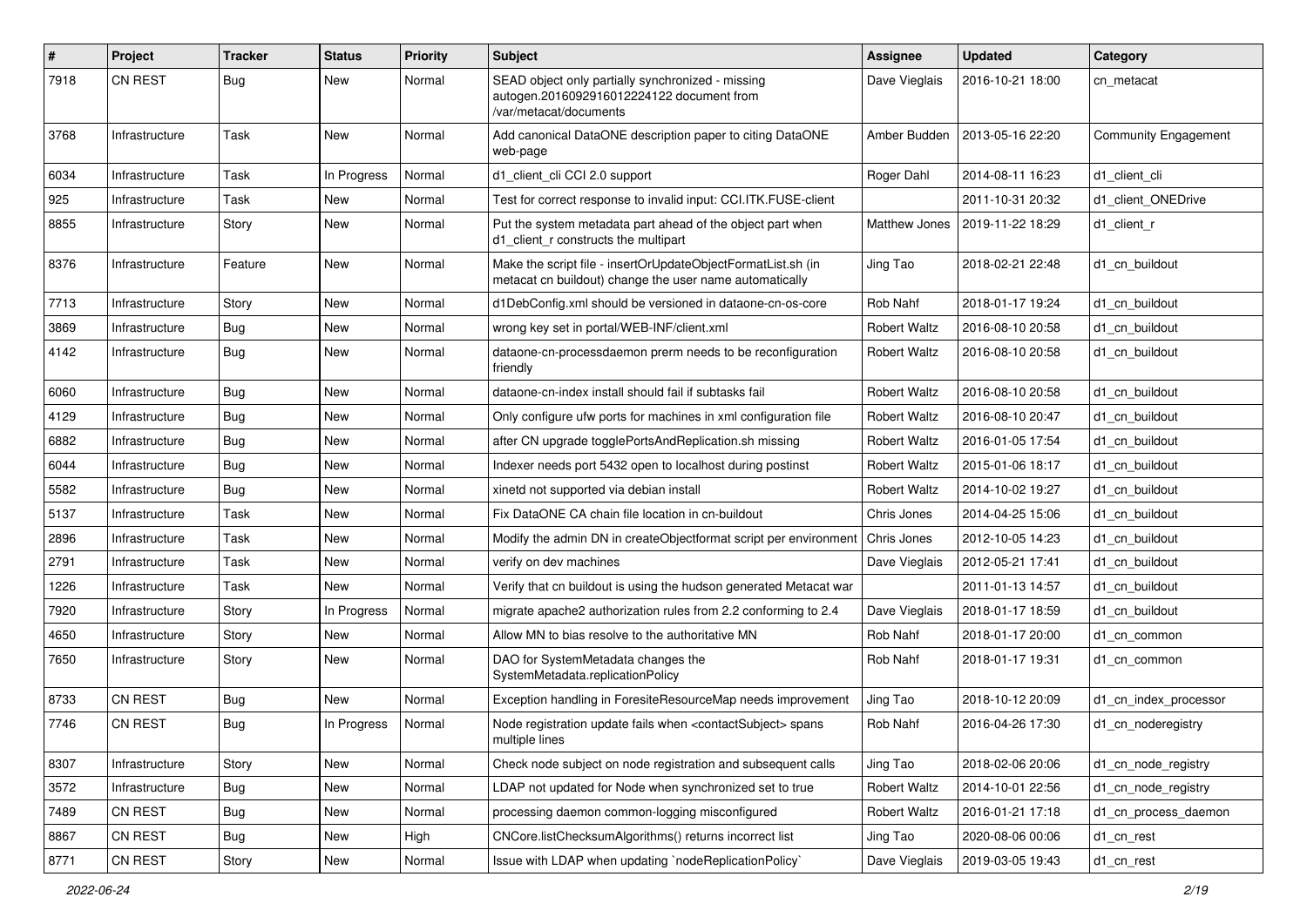| #    | Project        | <b>Tracker</b> | <b>Status</b> | <b>Priority</b> | <b>Subject</b>                                                                                                                     | <b>Assignee</b>     | <b>Updated</b>   | Category              |
|------|----------------|----------------|---------------|-----------------|------------------------------------------------------------------------------------------------------------------------------------|---------------------|------------------|-----------------------|
| 8770 | <b>CN REST</b> | Story          | <b>New</b>    | Normal          | Issue with CN handling of encoded identifiers in object/ meta/<br>node/, others?                                                   | Jing Tao            | 2019-03-05 19:37 | d1_cn_rest            |
| 8698 | <b>CN REST</b> | <b>Bug</b>     | New           | Normal          | CN Performance degradation                                                                                                         |                     | 2018-09-13 21:05 | d1_cn_rest            |
| 7903 | <b>CN REST</b> | Task           | <b>New</b>    | Normal          | Need to implement/support the default http methods - HEAD<br>and GET on all DataONE API (both cn and mn)                           | Jing Tao            | 2016-10-10 16:53 | d1_cn_rest            |
| 7940 | Infrastructure | Story          | <b>New</b>    | Normal          | Retrieval of system metadata is too slow                                                                                           | <b>Robert Waltz</b> | 2018-01-09 19:10 | d1 cn service         |
| 8103 | Infrastructure | Task           | <b>New</b>    | Normal          | Upgrade the postgresql jdbc jar file on the cn context                                                                             | Jing Tao            | 2017-06-02 20:56 | d1 cn service         |
| 4674 | Infrastructure | <b>Bug</b>     | <b>New</b>    | Urgent          | Ask Judith, Mike and Virgina Perez.2.1 to obsolete those pids<br>which contain the white spaces.                                   | Jing Tao            | 2017-05-04 18:01 | d1 cn service         |
| 8058 | Infrastructure | Feature        | New           | Normal          | Allow "upcoming" nodes to appear in the node list                                                                                  | <b>Robert Waltz</b> | 2017-04-03 18:33 | d1 cn service         |
| 4067 | Infrastructure | Bug            | New           | Normal          | Validate Node stream in MultipartHttpServletRequest in register<br>and updateNodeCapabilities.                                     | <b>Robert Waltz</b> | 2016-08-10 21:01 | d1 cn service         |
| 7371 | Infrastructure | <b>Bug</b>     | New           | Normal          | A systemMetadata update that changes the formatID from DATA<br>to METADATA or RESOURCE_MAP will not upload the object to<br>the CN | <b>Robert Waltz</b> | 2015-09-22 21:47 | d1_cn_service         |
| 7047 | Infrastructure | Task           | New           | Normal          | Set user-agent in http request header for CN requests to member<br>nodes                                                           | <b>Robert Waltz</b> | 2015-04-15 22:41 | d1 cn service         |
| 5145 | Infrastructure | Feature        | New           | Normal          | Consider including cert subject(s) in NotAuthorized exceptions                                                                     | Chris Jones         | 2014-09-25 17:44 | d1 cn service         |
| 4211 | Infrastructure | Bug            | New           | Normal          | Potential race condition between archive and replication                                                                           | Chris Jones         | 2014-09-25 17:19 | d1 cn service         |
| 6250 | Infrastructure | Task           | <b>New</b>    | Normal          | CN methods return 500 Service Failure when called with bogus<br>test data and without certificates                                 | Chris Jones         | 2014-08-29 18:59 | d1 cn service         |
| 6168 | Infrastructure | Task           | <b>New</b>    | Normal          | CNAuthorization.setRightsHolder() returns 500 ServiceFailure                                                                       | Chris Jones         | 2014-08-29 16:01 | d1 cn service         |
| 6166 | Infrastructure | Task           | New           | Normal          | CNRead.getChecksum() returns Content-Type of text/csv while it<br>should be an xml type                                            | Chris Jones         | 2014-08-29 15:04 | d1 cn service         |
| 1236 | Infrastructure | Task           | New           | Normal          | Highly variable response times from cn.dataone.org                                                                                 |                     | 2011-01-17 16:34 | d1 cn service         |
| 592  | Requirements   | Requirement    | New           | High            | DataONE needs to synchronize metadata between MNs and CNs                                                                          | <b>Robert Waltz</b> | 2010-09-06 02:28 | d1 cn service         |
| 8766 | Infrastructure | Feature        | In Progress   | Normal          | support server-side link checking for the 303 redirect url in the<br>resolve call                                                  | Rob Nahf            | 2019-05-31 15:16 | d1 cn service         |
| 7698 | Infrastructure | <b>Bug</b>     | <b>New</b>    | Low             | Exclude SLF4J jars in d1 solr extensions.jar                                                                                       |                     | 2016-03-28 16:22 | d1_cn_solr_extensions |
| 4147 | Infrastructure | Task           | In Progress   | Normal          | Modify d1_spatial_reporter.py to produce custom JSON output                                                                        | Chris<br>Brumgard   | 2014-03-31 17:41 | d1_cn_tools           |
| 7910 | Infrastructure | Task           | <b>New</b>    | Normal          | schema validation behavior                                                                                                         | Rob Nahf            | 2018-01-18 02:41 | d1 common java        |
| 1647 | Java Client    | Task           | New           | Normal          | Update d1 common java ObjectFormatServiceImpl to include<br>addFormat()                                                            |                     | 2016-06-22 16:51 | d1 common java        |
| 7370 | Infrastructure | <b>Bug</b>     | <b>New</b>    | Normal          | TypeFactory.convertTypeFromType does not use xmlValue<br>comparisons for Enum conversions                                          | Rob Nahf            | 2015-09-21 16:07 | d1 common java        |
| 4660 | Java Client    | Task           | <b>New</b>    | Normal          | src/main/java has XML files                                                                                                        | <b>Robert Waltz</b> | 2015-02-11 20:08 | d1 common java        |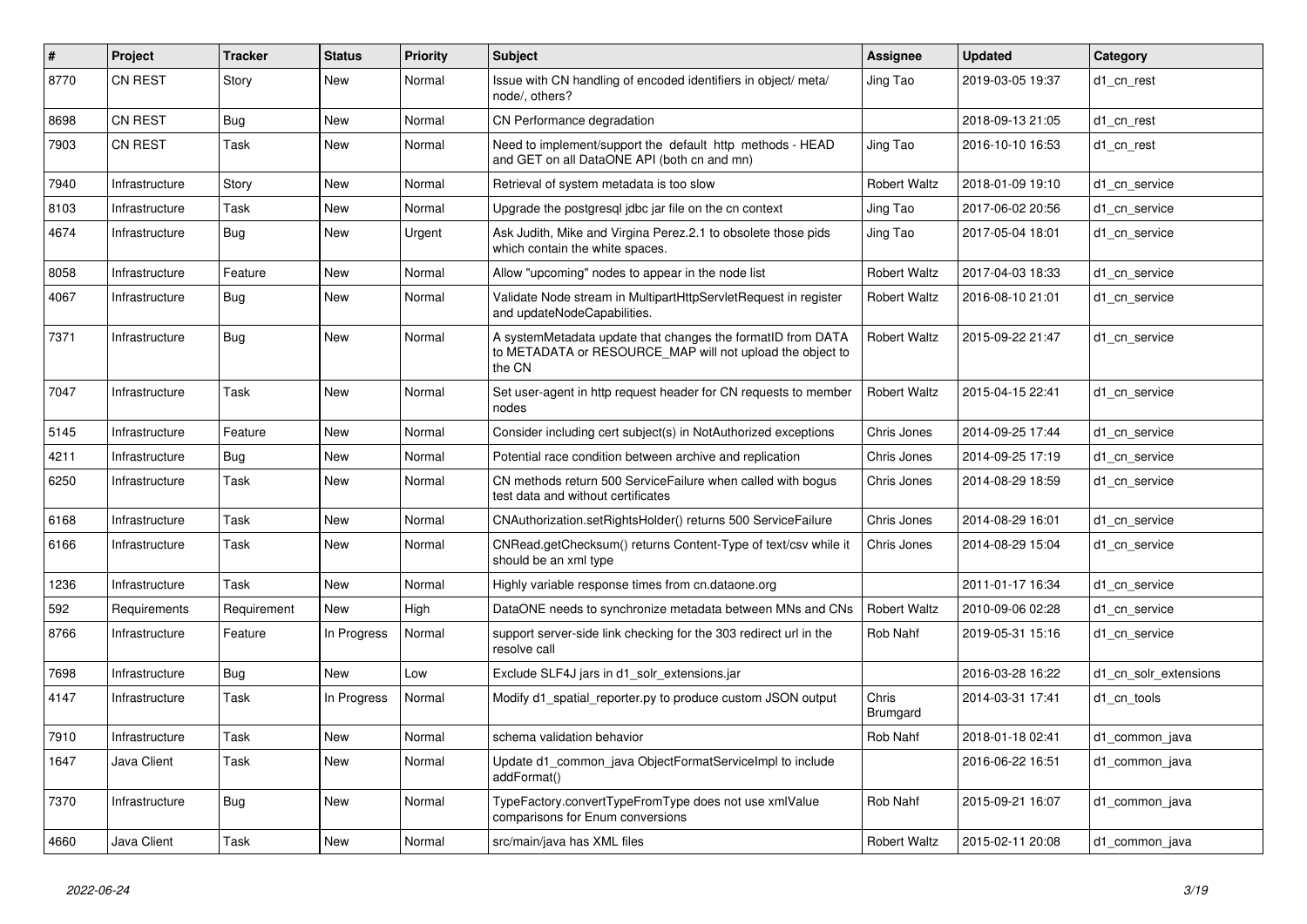| #    | Project                 | <b>Tracker</b> | <b>Status</b> | <b>Priority</b> | Subject                                                                                                                  | <b>Assignee</b>      | <b>Updated</b>   | Category            |
|------|-------------------------|----------------|---------------|-----------------|--------------------------------------------------------------------------------------------------------------------------|----------------------|------------------|---------------------|
| 6511 | Java Client             | Task           | New           | Normal          | remove the deprecated MultipartRequestHandler class from<br>d1 common java                                               | Rob Nahf             | 2015-02-11 20:04 | d1 common java      |
| 1554 | Java Client             | Task           | New           | Normal          | Create MockHttpClient for testing in d1_common_java                                                                      | Rob Nahf             | 2015-02-11 19:49 | d1 common java      |
| 1555 | Java Client             | Task           | New           | Normal          | Modify TestSimpleMultipartEntity for use with MockHttpClient                                                             | Rob Nahf             | 2015-02-11 19:49 | d1_common_java      |
| 822  | Requirements            | Requirement    | New           | High            | (Requirement) Object access and manipulation should be<br>responsive                                                     | Dave Vieglais        | 2010-09-06 20:27 | d1 common java      |
| 384  | Requirements            | Requirement    | New           | High            | (Requirement) Enable efficient mechanisms for users to discover<br>content                                               | Dave Vieglais        | 2010-09-06 03:58 | d1 common java      |
| 821  | Requirements            | Requirement    | New           | High            | (Requirement) Sponsor required functionality                                                                             | Dave Vieglais        | 2010-09-06 03:28 | d1 common java      |
| 318  | Requirements            | Requirement    | New           | High            | (Requirement) Sponsor required Y1 functionality                                                                          | Dave Vieglais        | 2010-09-06 03:24 | d1 common java      |
| 411  | Requirements            | Requirement    | New           | High            | (Requirement) The infrastructure must survive destruction of one<br>or more data storage nodes                           | Dave Vieglais        | 2010-09-06 03:10 | d1 common java      |
| 7832 | Infrastructure          | Story          | In Progress   | Normal          | migrate from JibX to JAXB for XML binding / codegen                                                                      | Rob Nahf             | 2018-01-17 19:06 | d1 common java      |
| 8227 | Infrastructure          | Story          | In Progress   | Normal          | ExceptionHandler regurgitates long html pages into the wrapping<br>ServiceFailure message, which goes into CN log files. | Rob Nahf             | 2018-01-09 19:10 | d1 common java      |
| 7425 | <b>Python Libraries</b> | Task           | New           | Normal          | Replace httplib low level use in RestClient with the requests library                                                    | Dave Vieglais        | 2016-03-25 02:03 | d1 common python    |
| 2147 | Infrastructure          | Task           | New           | Low             | The Python stack does not support Unicode supplementary<br>characters (above 0xffff)                                     | Roger Dahl           | 2012-04-16 03:50 | d1_common_python    |
| 6026 | Infrastructure          | Task           | In Progress   | Normal          | d1 common CCI 2.0 support                                                                                                | Roger Dahl           | 2014-08-01 15:49 | d1_common_python    |
| 3762 | Infrastructure          | Feature        | New           | Low             | DataONE software download statistics                                                                                     | Roger Dahl           | 2014-10-01 21:32 | d1 dashboard        |
| 3763 | Infrastructure          | Task           | New           | Low             | Visualize PyPI download statistics for Python components                                                                 | Roger Dahl           | 2014-10-01 21:32 | d1 dashboard        |
| 4125 | Infrastructure          | Task           | New           | Normal          | Mock up an informational section of the Member Node detail view                                                          | Chris Jones          | 2014-03-31 17:41 | d1 dashboard        |
| 4120 | Infrastructure          | Task           | New           | Normal          | Display total data downloads in the Summary View header                                                                  | Skye<br>Roseboom     | 2014-03-31 17:41 | d1 dashboard        |
| 3978 | Infrastructure          | Task           | In Progress   | Normal          | Add a CN reporting script that summarizes spatial data for the<br>dashboard                                              | Chris Jones          | 2014-03-31 17:41 | d1 dashboard        |
| 4136 | Infrastructure          | Task           | In Progress   | Normal          | Make cosmetic changes to the distribution map                                                                            | Chris Jones          | 2014-03-31 17:41 | d1 dashboard        |
| 8630 | <b>CN REST</b>          | <b>Bug</b>     | New           | Normal          | equivalentIdentity values use uppercase letters when the same<br>person subject values are lowercase                     |                      | 2018-06-26 14:15 | d1_identity_manager |
| 1073 | Infrastructure          | Task           | New           | Normal          | Design client application authentication redirection approach                                                            | <b>Matthew Jones</b> | 2014-10-01 20:47 | d1_identity_manager |
| 8869 | Infrastructure          | Story          | New           | Normal          | Equivalent identities show owning different amount of packages.                                                          | Jing Tao             | 2020-09-24 22:34 | d1 indexer          |
| 8850 | Infrastructure          | <b>Bug</b>     | New           | Normal          | v2.3.11 RdfXmlSubprocessor /<br>HttpService.getDocumentBySeriesId can be wrong                                           | Jing Tao             | 2019-11-06 18:32 | d1_indexer          |
| 8841 | Infrastructure          | Story          | New           | Normal          | Solr Index processor don't parse the attributes on the otherEntity<br>on an EML object                                   | Jing Tao             | 2019-09-10 22:41 | d1 indexer          |
| 8837 | Infrastructure          | Story          | New           | Normal          | Merge the changes from metacat's feature-project-indexing<br>branch to d1 cn index processor                             | Jing Tao             | 2019-08-16 17:18 | d1_indexer          |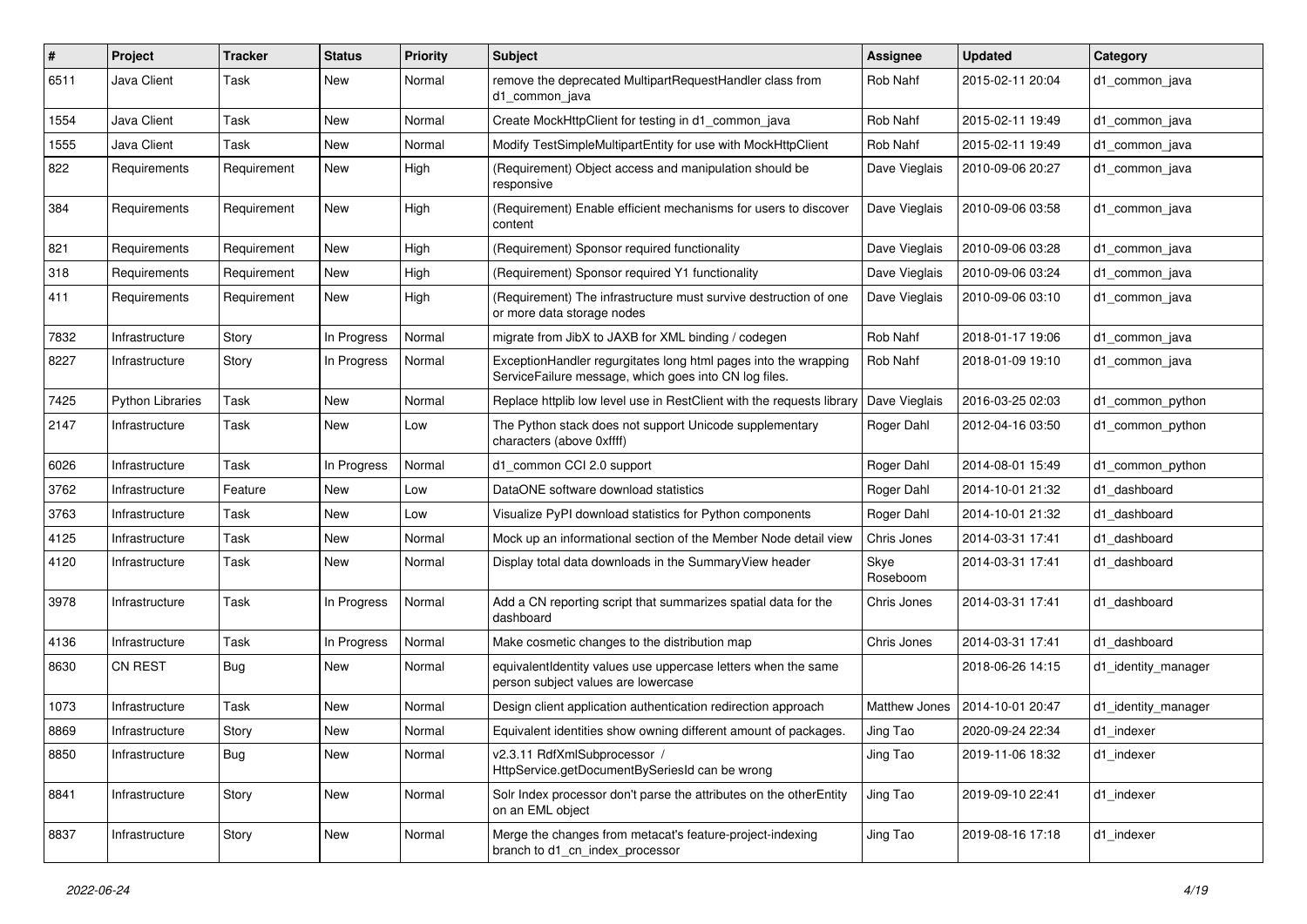| $\vert$ # | Project        | <b>Tracker</b> | <b>Status</b> | <b>Priority</b> | <b>Subject</b>                                                                                                 | Assignee      | <b>Updated</b>   | Category   |
|-----------|----------------|----------------|---------------|-----------------|----------------------------------------------------------------------------------------------------------------|---------------|------------------|------------|
| 8780      | Infrastructure | Feature        | <b>New</b>    | Normal          | Develop support for DataCite 4.0 and 4.1 and 4.2                                                               | Dave Vieglais | 2019-03-30 20:38 | d1 indexer |
| 8779      | Infrastructure | Story          | New           | Normal          | ForesiteResourceMap performance issue                                                                          | Rob Nahf      | 2019-03-25 18:48 | d1_indexer |
| 8043      | Infrastructure | <b>Bug</b>     | New           | Normal          | The origin field for EML documents isn't properly extracted when<br>references are used                        | Jing Tao      | 2019-02-12 18:45 | d1 indexer |
| 8736      | Infrastructure | Story          | <b>New</b>    | Normal          | Decouple the index generator to the hazelcast system metadata<br>map                                           |               | 2019-01-22 19:27 | d1 indexer |
| 8758      | Infrastructure | Story          | New           | Normal          | Index replicationStatus field                                                                                  | Jing Tao      | 2019-01-14 18:00 | d1 indexer |
| 8731      | Infrastructure | <b>Bug</b>     | <b>New</b>    | Normal          | Indexing solr client method is building query with too many ORs,<br>causing errors                             | Rob Nahf      | 2018-10-04 22:25 | d1 indexer |
| 8702      | Infrastructure | Story          | <b>New</b>    | Normal          | <b>Indexing Refactor Strategy</b>                                                                              | Rob Nahf      | 2018-09-24 18:05 | d1_indexer |
| 8703      | Infrastructure | Task           | New           | Normal          | test the cleaned up indexer in DEV                                                                             | Rob Nahf      | 2018-09-24 18:05 | d1 indexer |
| 8363      | Infrastructure | Story          | New           | Normal          | indexer shutdown generates index tasks                                                                         | Rob Nahf      | 2018-09-24 15:25 | d1 indexer |
| 3675      | Infrastructure | <b>Bug</b>     | New           | High            | package relationships not available for archived objects                                                       | Rob Nahf      | 2018-09-21 21:01 | d1 indexer |
| 8696      | Infrastructure | Bug            | New           | Urgent          | double indexing of a resource map and another not processed<br>because of resource contention (lock) on member | Rob Nahf      | 2018-09-12 00:22 | d1 indexer |
| 8686      | Infrastructure | Bug            | New           | Normal          | d1-index-task-processor failed with NPE                                                                        | Rob Nahf      | 2018-08-24 01:35 | d1_indexer |
| 8504      | Infrastructure | Story          | New           | Normal          | Support creation of data citation record from solr record                                                      | Monica Ihli   | 2018-07-17 23:06 | d1 indexer |
| 8570      | Infrastructure | <b>Bug</b>     | New           | Normal          | index task not generated for a newly synchronized object                                                       | Jing Tao      | 2018-04-20 20:51 | d1 indexer |
| 8541      | Infrastructure | Bug            | New           | Normal          | index shutdown threw exception                                                                                 | Rob Nahf      | 2018-04-12 16:44 | d1 indexer |
| 8540      | Infrastructure | Story          | New           | Normal          | interesting 15 minute Hazelcast timeout in IndexProcessor                                                      | Rob Nahf      | 2018-04-12 04:32 | d1 indexer |
| 8537      | Infrastructure | Story          | New           | Normal          | indexer doesn't populate SID-defined relationships unless new<br>resourceMap is submitted                      | Rob Nahf      | 2018-04-09 22:51 | d1 indexer |
| 8222      | Infrastructure | Task           | New           | Normal          | reindex all isotc211 content in production to reflect final decisions<br>from origin field mapping             | Dave Vieglais | 2018-03-22 16:56 | d1 indexer |
| 8361      | Infrastructure | Bug            | New           | Normal          | index processor throws unhandled NPE if task systemMetadata is<br>null                                         | Rob Nahf      | 2018-03-22 16:54 | d1_indexer |
| 8470      | Infrastructure | Story          | New           | Normal          | Make the spring context of the d1_index_processor daemon more<br>configurable                                  | Jing Tao      | 2018-03-22 16:53 | d1_indexer |
| 8500      | Infrastructure | <b>Bug</b>     | New           | High            | Geohash not calculated properly                                                                                | Jing Tao      | 2018-03-14 17:06 | d1_indexer |
| 8448      | Infrastructure | <b>Bug</b>     | New           | Normal          | d1 cn index tool doesn't reindex an pid from a given file                                                      | Jing Tao      | 2018-03-02 22:06 | d1 indexer |
| 4278      | Infrastructure | Story          | New           | Normal          | EML indexing - handle multiple temporalCoverage and<br>spatialCoverage elements                                | Jing Tao      | 2018-01-17 20:04 | d1 indexer |
| 7668      | Infrastructure | Story          | New           | Normal          | Determine how indexing of data packages should work                                                            | Jing Tao      | 2018-01-17 19:28 | d1_indexer |
| 8084      | Infrastructure | Story          | New           | Normal          | determine the backup strategy for rabbitMQ                                                                     | Rob Nahf      | 2018-01-17 18:46 | d1 indexer |
| 8173      | Infrastructure | Story          | New           | High            | add checks for retrograde systemMetadata changes                                                               | Jing Tao      | 2018-01-17 18:38 | d1 indexer |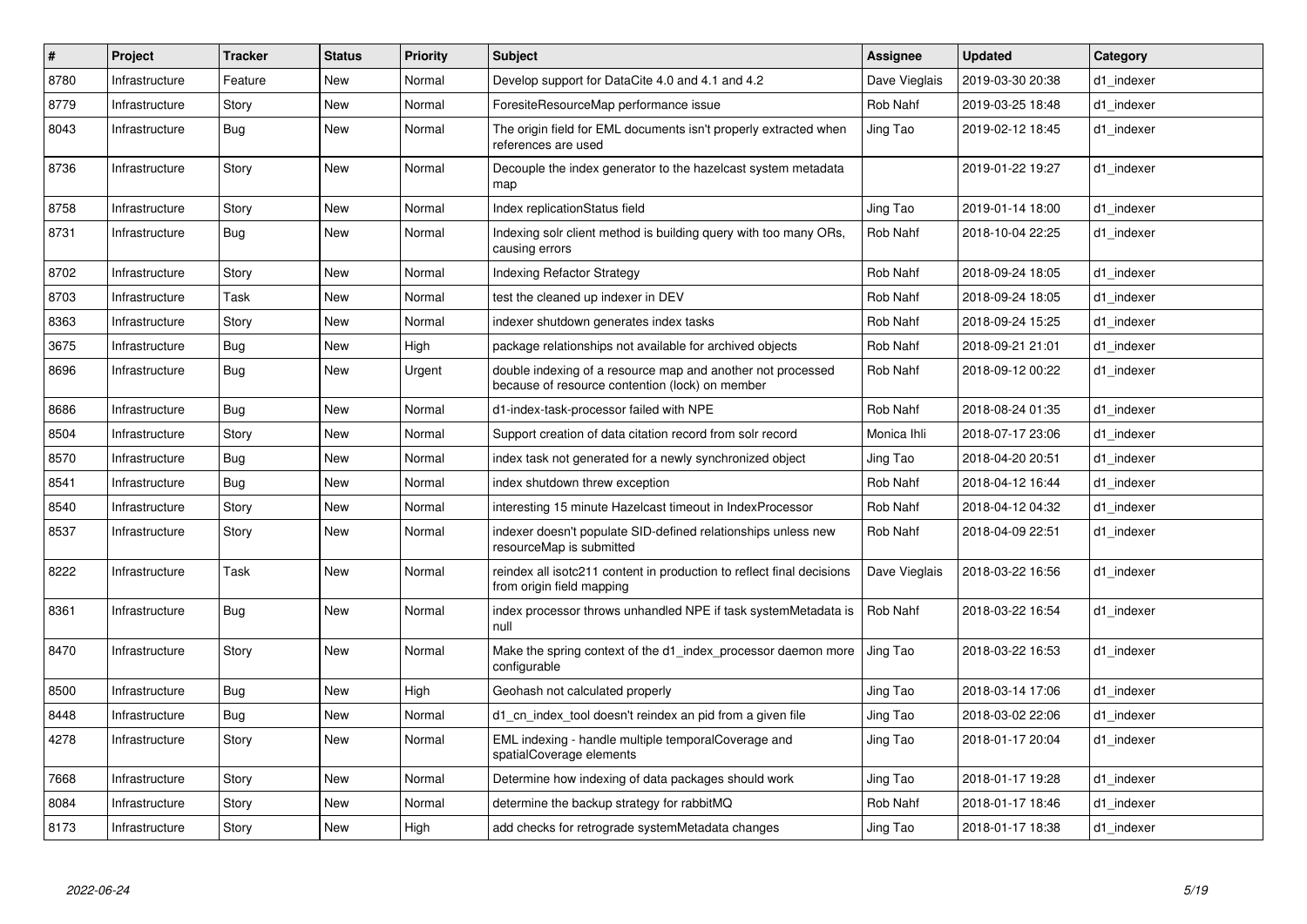| $\#$ | Project        | <b>Tracker</b> | <b>Status</b> | <b>Priority</b> | <b>Subject</b>                                                                                                           | <b>Assignee</b>  | <b>Updated</b>   | Category       |
|------|----------------|----------------|---------------|-----------------|--------------------------------------------------------------------------------------------------------------------------|------------------|------------------|----------------|
| 8082 | Infrastructure | Story          | New           | Normal          | implement SolrCloudClient to replace HttpService to allow<br>concurrent updates of the solr index from differen machines | Rob Nahf         | 2018-01-09 19:10 | d1 indexer     |
| 8182 | Infrastructure | <b>Bug</b>     | New           | Normal          | relationships defined using SIDs in resource maps don't stay<br>current                                                  | Rob Nahf         | 2017-09-12 00:13 | d1_indexer     |
| 8093 | Infrastructure | Bug            | New           | Normal          | resource map index processing is inefficient (2sec / referenced<br>object)                                               | Rob Nahf         | 2017-05-10 20:00 | d1 indexer     |
| 8078 | Infrastructure | Task           | New           | Normal          | standardize task serialization for language independence                                                                 | Rob Nahf         | 2017-04-25 22:39 | d1 indexer     |
| 8066 | Infrastructure | Task           | New           | Normal          | Verify completeness of unit test MetacatRdfXmlSubprocessorTest                                                           | Dave Vieglais    | 2017-04-11 23:47 | d1 indexer     |
| 8052 | Infrastructure | <b>Bug</b>     | New           | Normal          | Geohashed value is incorrect                                                                                             | Peter Slaughter  | 2017-04-07 22:06 | d1 indexer     |
| 7858 | Infrastructure | <b>Bug</b>     | New           | Normal          | Obsoleting a resource map clears the resourceMap field for the<br>obsoleted package                                      |                  | 2017-03-28 16:20 | d1_indexer     |
| 7935 | Infrastructure | Task           | New           | Normal          | Use a dedicated hazelcast queue as the listener to generate index<br>task                                                | Jing Tao         | 2017-02-27 18:07 | d1_indexer     |
| 7936 | Infrastructure | <b>Bug</b>     | New           | Normal          | Same pid with different status exists in the index task table                                                            | Jing Tao         | 2017-02-27 18:07 | d1_indexer     |
| 7933 | Infrastructure | <b>Bug</b>     | New           | Normal          | d1-index-task-processor stops processing task queue                                                                      | Jing Tao         | 2017-01-11 23:47 | d1_indexer     |
| 3313 | Infrastructure | Task           | New           | Normal          | Configure indexer to handle inline eml data                                                                              | Skye<br>Roseboom | 2012-10-08 21:01 | d1 indexer     |
| 3156 | Infrastructure | Task           | New           | Low             | Design Review: resource map indexing strategy                                                                            | Skye<br>Roseboom | 2012-08-27 18:51 | d1_indexer     |
| 8086 | Infrastructure | Task           | In Progress   | Normal          | upgrade Spring dependencies                                                                                              | Rob Nahf         | 2019-07-25 20:32 | d1_indexer     |
| 8738 | Infrastructure | Story          | In Progress   | Normal          | HZEventFilter performance decline with increased task queue                                                              | Rob Nahf         | 2018-10-30 04:10 | d1_indexer     |
| 8735 | Infrastructure | <b>Bug</b>     | In Progress   | Normal          | NPE in IndexTask causes indexing job to fail                                                                             | Rob Nahf         | 2018-10-18 18:33 | d1 indexer     |
| 8571 | Infrastructure | <b>Bug</b>     | In Progress   | Normal          | IndexTool can't index a data object                                                                                      | Jing Tao         | 2018-04-23 20:13 | d1 indexer     |
| 8536 | Infrastructure | Bug            | In Progress   | Normal          | resource Map update when metadata SID is used is not indexed                                                             | Rob Nahf         | 2018-04-12 20:55 | d1 indexer     |
| 8081 | Infrastructure | Story          | In Progress   | Normal          | develop federated broker configuration for indexing                                                                      | Rob Nahf         | 2018-01-17 18:46 | d1 indexer     |
| 8172 | Infrastructure | Story          | In Progress   | Normal          | investigate atomic updates for some solr updates                                                                         | Rob Nahf         | 2018-01-17 18:39 | d1_indexer     |
| 8080 | Infrastructure | Task           | In Progress   | Normal          | ioslate queue creation logic from processing logic from the queue<br>definition logic                                    | Rob Nahf         | 2017-05-09 22:55 | d1 indexer     |
| 7570 | Infrastructure | <b>Bug</b>     | In Progress   | Normal          | Search UI requests cause Out of Memory Error                                                                             | Jing Tao         | 2017-04-26 21:01 | d1_indexer     |
| 8079 | Infrastructure | Task           | In Progress   | Normal          | prototype durable task processing for d1 index processor                                                                 | Rob Nahf         | 2017-04-26 05:45 | d1 indexer     |
| 6843 | Infrastructure | Task           | In Progress   | Normal          | Update the prov instance of the RdfXmlSubprocessor to index<br>renamed and inverse provenance properties                 | Chris Jones      | 2017-03-28 16:16 | d1_indexer     |
| 7407 | Infrastructure | Story          | In Progress   | Normal          | object formats in the d1_common_java bootstrap list are<br>inconsistent with production                                  | Dave Vieglais    | 2016-03-15 16:49 | d1 indexer     |
| 3624 | Infrastructure | Task           | Testing       | Normal          | Update CN index processing to support ESRI FGDC metadata<br>format                                                       | Skye<br>Roseboom | 2013-03-05 23:27 | d1 indexer     |
| 8228 | Infrastructure | Bug            | New           | Normal          | Excessive replicas requested by integration test                                                                         | Rob Nahf         | 2018-03-02 21:52 | d1_integration |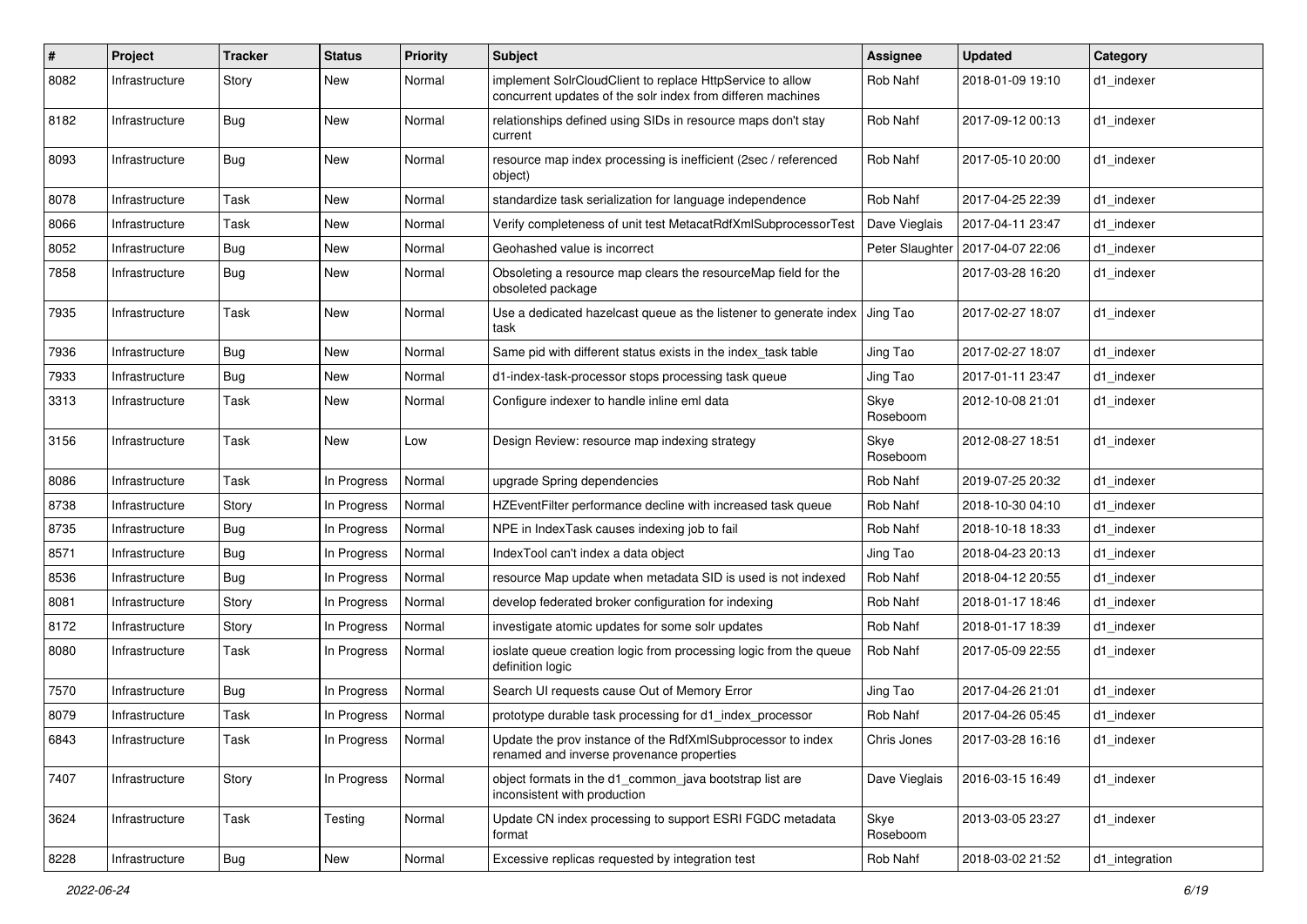| #    | Project        | <b>Tracker</b> | <b>Status</b> | <b>Priority</b> | <b>Subject</b>                                                                                           | Assignee    | <b>Updated</b>   | Category          |
|------|----------------|----------------|---------------|-----------------|----------------------------------------------------------------------------------------------------------|-------------|------------------|-------------------|
| 2545 | Infrastructure | Task           | New           | Normal          | create d1_integration tests using for MN.generateIdentifier                                              | Rob Nahf    | 2014-10-02 17:54 | d1_integration    |
| 3907 | Infrastructure | Task           | New           | Normal          | MN Integration Test - verify system metadata returned matches<br>expected                                | Rob Nahf    | 2013-08-09 18:48 | d1_integration    |
| 3757 | Infrastructure | Task           | New           | Normal          | Verify Log reporting in MN Tester                                                                        | Rob Nahf    | 2013-05-10 17:42 | d1_integration    |
| 6854 | Infrastructure | Feature        | In Progress   | Normal          | add testAssumptionFailure to run listener                                                                | Rob Nahf    | 2016-01-26 22:30 | d1_integration    |
| 2956 | Infrastructure | Task           | In Progress   | Normal          | content-checking tests for MNs entering an environment                                                   | Rob Nahf    | 2014-10-01 22:04 | d1_integration    |
| 907  | Infrastructure | Task           | In Progress   | Normal          | unify d1_integration for multiple environments and test languages                                        | Rob Nahf    | 2012-10-16 21:34 | d1_integration    |
| 8854 | Infrastructure | Story          | New           | Normal          | Put the system metadata part ahead of the object part when<br>d1_libclient_java constructs the multipart | Jing Tao    | 2019-11-22 18:25 | d1_libclient_java |
| 8230 | Infrastructure | Task           | New           | Normal          | review bouncy castle version                                                                             | Rob Nahf    | 2018-03-02 21:48 | d1_libclient_java |
| 6850 | Java Client    | Story          | New           | Normal          | automate Java Client releases                                                                            | Rob Nahf    | 2018-01-17 19:42 | d1 libclient java |
| 8044 | Infrastructure | Story          | New           | Normal          | certificate manager should check expiration of CAs it loads into<br>the trust manager.                   | Rob Nahf    | 2018-01-09 19:10 | d1 libclient java |
| 8045 | Infrastructure | <b>Bug</b>     | New           | Normal          | certificateLocation not seeming to be utilized                                                           | Rob Nahf    | 2017-03-14 20:45 | d1 libclient java |
| 1648 | Java Client    | Task           | New           | Normal          | Update d1_libclient_java ObjectFormatCache to include<br>addFormat()                                     |             | 2016-06-22 16:51 | d1 libclient java |
| 7822 | Infrastructure | Task           | New           | Normal          | Should we configure clients to use Expect 100-Continue header in<br>1.1 requests                         | Rob Nahf    | 2016-06-03 19:46 | d1 libclient java |
| 7538 | Infrastructure | Task           | New           | Normal          | look at nodeFactory in how it builds mock CNodes                                                         | Rob Nahf    | 2015-12-10 17:03 | d1 libclient java |
| 7537 | Infrastructure | Task           | New           | Normal          | add nodelist refreshes to NodeLocator classes                                                            | Rob Nahf    | 2015-12-10 16:59 | d1 libclient java |
| 7312 | Java Client    | Feature        | New           | Normal          | Restart connection manager                                                                               |             | 2015-08-24 17:24 | d1 libclient java |
| 2968 | Java Client    | <b>Bug</b>     | New           | Normal          | cn.getFormat() doesn't use cn associated with the CNode object                                           | Rob Nahf    | 2015-02-11 20:56 | d1 libclient java |
| 1559 | Java Client    | Task           | New           | Low             | Refactor d1 libclient java echo tests                                                                    | Rob Nahf    | 2015-02-11 19:49 | d1 libclient java |
| 3165 | Java Client    | <b>Bug</b>     | New           | Low             | Libclient caching does not respect accessPolicies                                                        | Rob Nahf    | 2015-02-11 18:37 | d1 libclient java |
| 7432 | Java Client    | Bug            | In Progress   | Normal          | Java Client does not support idFilter for v2 release                                                     | Rob Nahf    | 2019-06-14 18:47 | d1_libclient_java |
| 3666 | Java Client    | Story          | In Progress   | Low             | D1Client.listUpdateHistory() needs to handle changing access<br>policies                                 | Rob Nahf    | 2018-01-17 20:19 | d1 libclient java |
| 7523 | Infrastructure | <b>Bug</b>     | In Progress   | Normal          | D1Client no longer updates stale NodeList                                                                | Rob Nahf    | 2016-04-19 22:27 | d1 libclient java |
| 6369 | Java Client    | Feature        | In Progress   | Normal          | ResourceMapFactory.parseResourceMap does not return<br>aggregated resources                              | Rob Nahf    | 2015-02-11 20:56 | d1 libclient java |
| 3721 | Java Client    | Task           | In Progress   | Normal          | add resource map validation routine to libclient_java                                                    | Rob Nahf    | 2015-02-11 20:42 | d1_libclient_java |
| 3057 | Java Client    | Task           | In Progress   | Normal          | retest CLOSE WAIT issue once the lib client is complete.                                                 | Rob Nahf    | 2015-02-11 19:52 | d1_libclient_java |
| 7389 | Java Client    | Task           | Testing       | Normal          | V2 D1Object fails to download V1 content                                                                 | Chris Jones | 2015-09-28 17:50 | d1_libclient_java |
| 7322 | Java Client    | Bug            | Testing       | Normal          | D1Object stores data in memory, causes out of memory errors                                              | Chris Jones | 2015-08-28 00:15 | d1_libclient_java |
| 7120 | Java Client    | Task           | Testing       | Normal          | Fix DataPackage.insertRelationship() to handle any URI for<br>external identifiers                       | Chris Jones | 2015-06-04 21:48 | d1_libclient_java |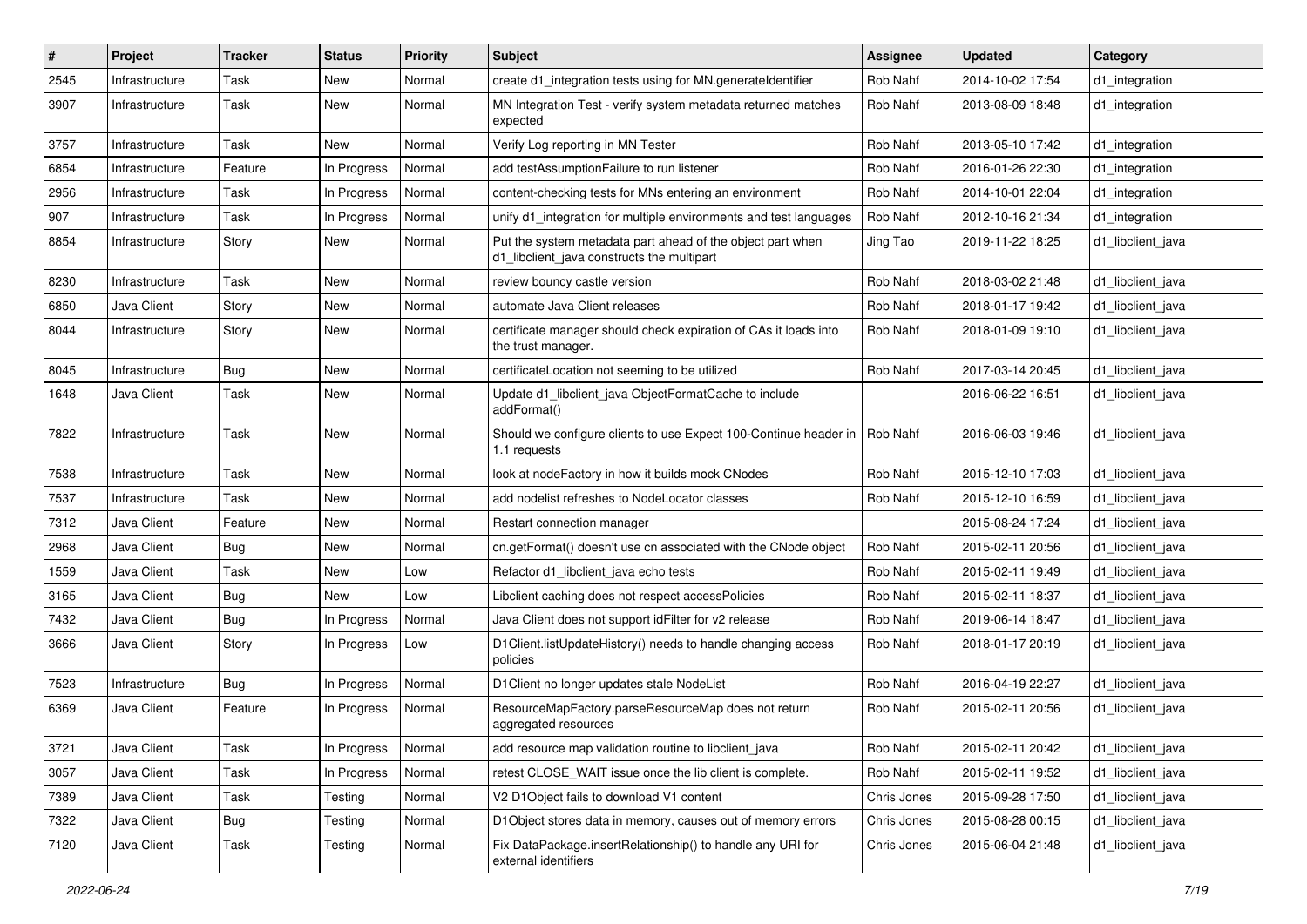| $\#$ | Project                 | <b>Tracker</b> | <b>Status</b> | <b>Priority</b> | <b>Subject</b>                                                                                                          | Assignee            | <b>Updated</b>   | Category            |
|------|-------------------------|----------------|---------------|-----------------|-------------------------------------------------------------------------------------------------------------------------|---------------------|------------------|---------------------|
| 7821 | <b>Python Libraries</b> | Task           | New           | Low             | Verify Expect: 100-Continue header on POST or PUT requests                                                              | Roger Dahl          | 2016-06-03 19:58 | d1_libclient_python |
| 7123 | <b>Python Libraries</b> | Task           | New           | Normal          | Send Authorization header carrying authentication token                                                                 | Roger Dahl          | 2016-04-21 22:37 | d1 libclient python |
| 7299 | <b>Python Libraries</b> | Bug            | New           | Normal          | SolrConnection fails if persistent property is not set to True                                                          | Roger Dahl          | 2016-04-20 19:45 | d1_libclient_python |
| 7427 | <b>Python Libraries</b> | Task           | New           | Normal          | adjust API signatures in python libraries                                                                               | Dave Vieglais       | 2016-03-25 01:11 | d1_libclient_python |
| 7298 | <b>Python Libraries</b> | Bug            | New           | Normal          | escapeQueryTerm should be a module method not a class<br>method                                                         | Dave Vieglais       | 2015-08-18 15:06 | d1_libclient_python |
| 7181 | <b>Python Libraries</b> | Task           | In Progress   | Normal          | add d1_libclient_python implementation                                                                                  | Dave Vieglais       | 2016-04-21 22:37 | d1_libclient_python |
| 6033 | Infrastructure          | Task           | In Progress   | Normal          | d1_libclient_python CCI 2.0 support                                                                                     | Roger Dahl          | 2014-08-11 16:22 | d1 libclient python |
| 8657 | Log Reporting           | <b>Bug</b>     | New           | Normal          | Log aggregation service not recording logs for the MNs -<br>urn:node:TDAR and urn:node:OTS_NDC                          |                     | 2018-07-16 21:36 | d1_log_aggregation  |
| 8604 | Infrastructure          | Task           | New           | Normal          | Update the static IP lists for robots etc                                                                               | Dave Vieglais       | 2018-06-07 20:56 | d1_log_aggregation  |
| 8603 | Infrastructure          | <b>Bug</b>     | New           | Normal          | log aggregation incorrectly assigning location information                                                              | Dave Vieglais       | 2018-06-07 20:52 | d1_log_aggregation  |
| 8602 | Infrastructure          | Story          | New           | Normal          | Log aggregation and augmentation process mid 2018 updates                                                               | Dave Vieglais       | 2018-06-07 20:49 | d1_log_aggregation  |
| 6056 | Infrastructure          | Story          | New           | Normal          | remove log aggregation processing from d1-processing Linux<br>service                                                   | Dave Vieglais       | 2018-01-17 19:55 | d1 log aggregation  |
| 6513 | Infrastructure          | Story          | New           | Normal          | Create a Local Cache of all Membernode log records on the single<br>master CN                                           | Dave Vieglais       | 2018-01-17 19:49 | d1_log_aggregation  |
| 8022 | Infrastructure          | Story          | New           | Normal          | d1_log_aggregation has different version of Hazelcast than the<br>rest of CN stack. Hazelcast version very out of date. | Rob Nahf            | 2018-01-09 19:10 | d1_log_aggregation  |
| 7688 | Infrastructure          | <b>Bug</b>     | New           | Normal          | LogAggregation unable to change BaseURLs upon<br>updateNodeCapabilities notification                                    | Dave Vieglais       | 2018-01-02 12:02 | d1_log_aggregation  |
| 7868 | Infrastructure          | Bug            | New           | Normal          | potential gaps between log harvests                                                                                     | Rob Nahf            | 2017-03-23 15:40 | d1_log_aggregation  |
| 7702 | Log Reporting           | Task           | New           | Normal          | abnormal strings in ipAddress field of solr                                                                             | <b>Robert Waltz</b> | 2016-06-22 17:18 | d1_log_aggregation  |
| 7682 | Log Reporting           | Task           | New           | Normal          | Sluggish Purging Read Event Cache                                                                                       |                     | 2016-03-17 15:02 | d1_log_aggregation  |
| 7104 | Infrastructure          | Task           | New           | Normal          | Event index reindexing shouldn't require re-harvest from MNs                                                            |                     | 2015-07-09 15:34 | d1_log_aggregation  |
| 6514 | Infrastructure          | Task           | New           | Normal          | Reharvest all Records to build initial cache                                                                            | <b>Robert Waltz</b> | 2015-01-13 15:56 | d1_log_aggregation  |
| 1873 | Infrastructure          | Feature        | New           | Normal          | Postproccessing tool for log reporting                                                                                  |                     | 2014-10-02 17:06 | d1_log_aggregation  |
| 8791 | Infrastructure          | Story          | New           | Normal          | Complete deprecation of ONEMercury interface                                                                            | Rob Nahf            | 2019-05-01 14:00 | d1 mercury          |
| 8105 | Infrastructure          | Task           | New           | Normal          | Remove dataone-mercury from production CNs                                                                              | Jing Tao            | 2018-03-02 22:17 | d1_mercury          |
| 3328 | Infrastructure          | Task           | New           | Normal          | Enable a data preview from the search results page                                                                      | Chris Jones         | 2012-10-23 19:34 | d1_mercury          |
| 3099 | Infrastructure          | Decision       | New           | Normal          | ONE-Mercury display of data set citation                                                                                | Dave Vieglais       | 2012-07-23 21:24 | d1_mercury          |
| 1227 | Infrastructure          | Task           | New           | Normal          | configure Hudson to build Mercury for deployment to a CN                                                                | Dave Vieglais       | 2011-01-13 15:16 | d1 mercury          |
| 3122 | Infrastructure          | <b>Bug</b>     | In Progress   | Normal          | asterisk in search term                                                                                                 | Skye<br>Roseboom    | 2014-10-02 18:02 | d1_mercury          |
| 4300 | Infrastructure          | <b>Bug</b>     | New           | Low             | Create more appropriate "create" entry in the LogRecord for<br>replicas                                                 | Roger Dahl          | 2016-04-21 22:38 | d1_mn_GMN           |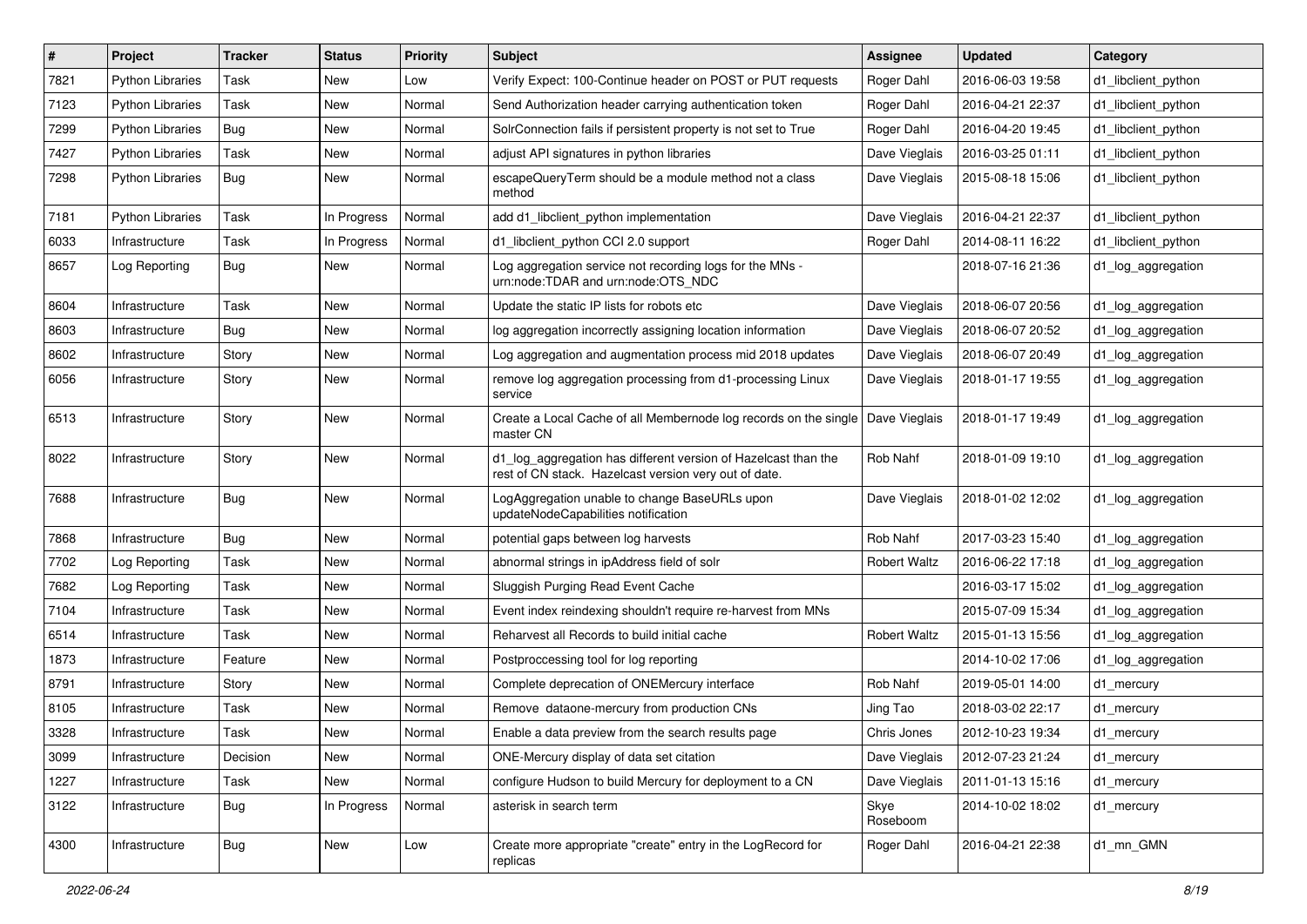| #    | Project        | <b>Tracker</b> | <b>Status</b> | <b>Priority</b> | Subject                                                                                                                         | Assignee             | <b>Updated</b>   | Category          |
|------|----------------|----------------|---------------|-----------------|---------------------------------------------------------------------------------------------------------------------------------|----------------------|------------------|-------------------|
| 4303 | Infrastructure | Bug            | New           | Low             | Fix potential bug where an object could be created and accepted<br>for replication simultaneously.                              | Roger Dahl           | 2016-04-21 22:38 | d1 mn GMN         |
| 8155 | Infrastructure | Story          | In Progress   | Normal          | Ensure GMN fully supports the Package API                                                                                       | Roger Dahl           | 2018-01-17 18:43 | d1 mn GMN         |
| 2642 | Infrastructure | Task           | In Progress   | Normal          | Try installing GMN according to the setup instructions                                                                          | Andrew Pippin        | 2012-07-06 16:25 | d1 mn GMN         |
| 2035 | Infrastructure | Task           | New           | Normal          | Design nagios system for monitoring CN locations                                                                                | Nick Outin           | 2014-09-24 18:29 | d1 monitor        |
| 2492 | Infrastructure | Task           | New           | Normal          | Add status page for given {pid}                                                                                                 | Ben Leinfelder       | 2012-03-15 02:02 | d1 monitor        |
| 2169 | Infrastructure | Task           | In Progress   | Normal          | Design content and layout for status page                                                                                       | Dave Vieglais        | 2012-03-14 20:40 | d1 monitor        |
| 8860 | <b>CN REST</b> | Bug            | New           | Normal          | /token endpoint doesn't set a content-type and character encoding                                                               |                      | 2020-02-29 01:00 | d1_portal         |
| 8724 | Infrastructure | Bug            | New           | Normal          | index out of bounds error in PortalCertificateManager                                                                           | Rob Nahf             | 2018-10-02 19:11 | d1_portal         |
| 8102 | Infrastructure | Task           | New           | Normal          | Upgrade postgresql jdbc jar file on Portal                                                                                      | Jing Tao             | 2017-06-02 20:53 | d1 portal         |
| 8069 | Infrastructure | <b>Bug</b>     | New           | Normal          | Name from ORCID incorrectly parsed                                                                                              | Ben Leinfelder       | 2017-04-12 20:28 | d1 portal servlet |
| 7884 | Infrastructure | Task           | New           | Normal          | CN portal log is misconfigured                                                                                                  | Rob Nahf             | 2016-09-09 20:18 | d1 portal servlet |
| 8364 | <b>CN REST</b> | Story          | In Progress   | Normal          | Ensure portal uses correct X509 certificates                                                                                    |                      | 2019-05-21 12:57 | d1 portal servlet |
| 8469 | <b>CN REST</b> | Task           | In Progress   | Normal          | evaluate if ORCID API will continue to work after 1.2 is deprecated                                                             | Jing Tao             | 2018-03-22 16:54 | d1_portal_servlet |
| 8123 | Infrastructure | <b>Bug</b>     | Testing       | Normal          | portal hazelcast client should load config directly from xml                                                                    | Rob Nahf             | 2017-12-26 18:20 | d1 portal servlet |
| 8026 | Infrastructure | Task           | Testing       | High            | Portal reaches the maximum capacity in a pool                                                                                   | Jing Tao             | 2017-03-14 00:36 | d1 portal servlet |
| 8161 | Infrastructure | Bug            | New           | Normal          | d1-processing Out of Memory Error                                                                                               | Dave Vieglais        | 2018-02-20 16:19 | d1 process daemon |
| 5321 | Infrastructure | <b>Bug</b>     | New           | Normal          | Multiple Hazelcast Client connections to same storage instance                                                                  | <b>Robert Waltz</b>  | 2016-08-10 20:58 | d1 process daemon |
| 8739 | Infrastructure | Task           | In Progress   | Normal          | Attempting to set ulimit results in error on UCSB systems                                                                       | Jing Tao             | 2018-11-08 15:10 | d1_process_daemon |
| 8856 | Infrastructure | Story          | New           | Normal          | Put the system metadata part ahead of the object part when<br>d1_client_python constructs the multipart                         |                      | 2019-11-22 18:31 | d1_python         |
| 8642 | Infrastructure | Bug            | New           | Normal          | Replication tasks apparently not deleted from backing store in a<br>timely fashion                                              | Dave Vieglais        | 2018-07-05 12:11 | d1 replication    |
| 8641 | Infrastructure | Bug            | New           | Normal          | Any change to SystemMetadata causes a new replication task to<br>be generated without consideration of the object replicability | Chris Jones          | 2018-07-04 12:28 | d1_replication    |
| 8640 | Infrastructure | <b>Bug</b>     | New           | Normal          | Replication includes "down" nodes as replication targets                                                                        | Chris Jones          | 2018-07-04 11:29 | d1_replication    |
| 8639 | Infrastructure | Story          | New           | Normal          | Replication performance is too slow to service demand                                                                           | Chris Jones          | 2018-07-04 11:18 | d1 replication    |
| 8162 | Infrastructure | Story          | New           | Normal          | Replication tasks can contain stale potential target nodes                                                                      | Rob Nahf             | 2018-03-02 21:47 | d1 replication    |
| 8196 | Infrastructure | Bug            | New           | Normal          | Duplicated replicas in the system metadata                                                                                      | Jing Tao             | 2017-10-18 17:19 | d1 replication    |
| 6376 | Infrastructure | Task           | New           | Normal          | test the new strategy against working ReplicationManager test                                                                   | Rob Nahf             | 2016-06-22 16:53 | d1_replication    |
| 7178 | Infrastructure | <b>Bug</b>     | New           | Normal          | duplicate replica information on mn-demo-5                                                                                      | <b>Robert Waltz</b>  | 2015-07-01 20:14 | d1_replication    |
| 4038 | Infrastructure | Feature        | New           | Normal          | change default replication implementation                                                                                       | <b>Matthew Jones</b> | 2014-10-01 21:26 | d1_replication    |
| 4463 | Infrastructure | Story          | In Progress   | Normal          | Incorporate Node Replication Policy into replication processing                                                                 | Rob Nahf             | 2018-01-17 20:03 | d1_replication    |
| 6377 | Infrastructure | Story          | In Progress   | Normal          | Review CNode initialization in ReplicationManager - it doesn't use<br>local CN reference                                        | Rob Nahf             | 2018-01-17 19:52 | d1_replication    |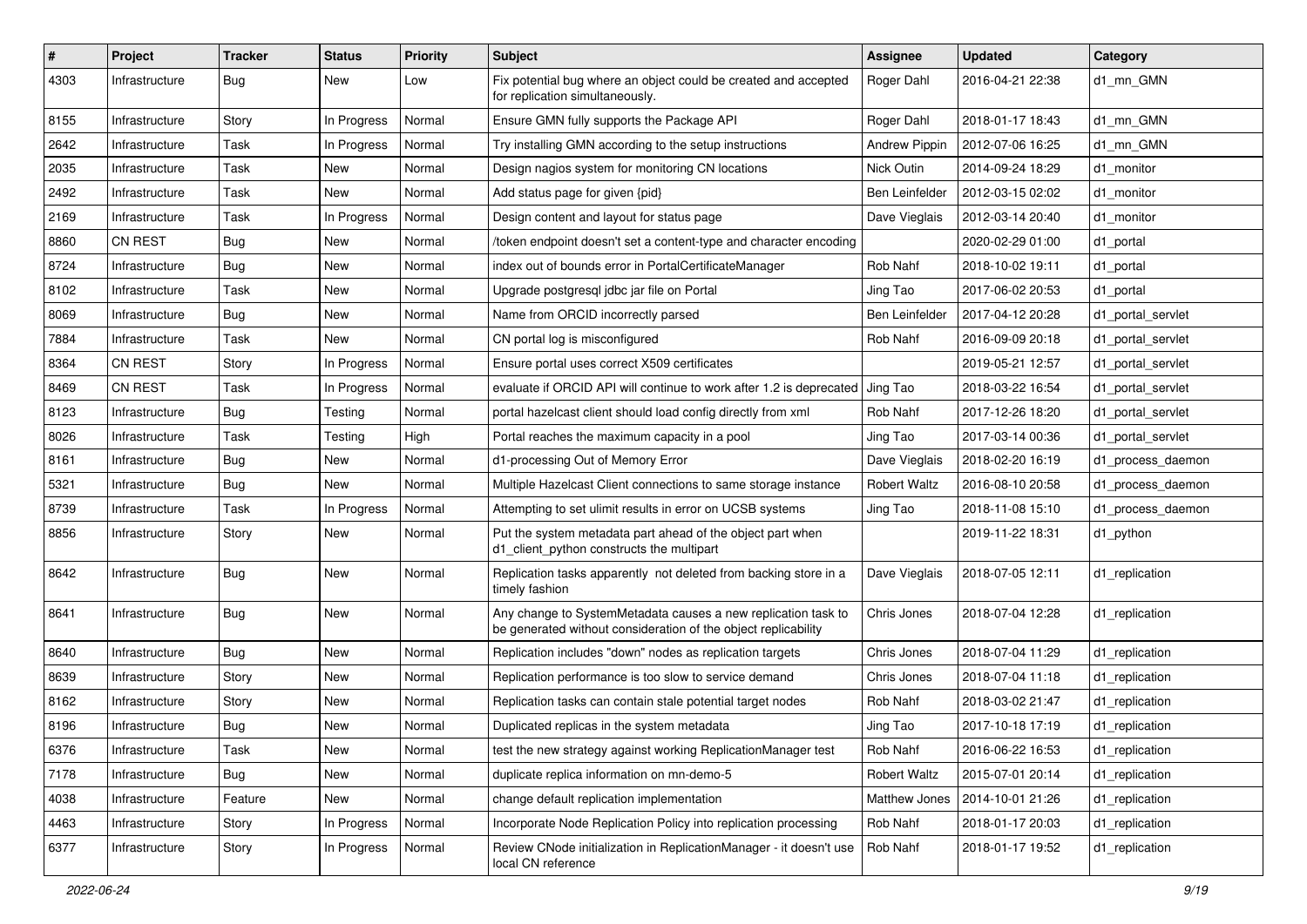| $\vert$ # | Project        | <b>Tracker</b> | <b>Status</b> | <b>Priority</b> | Subject                                                                                                                     | <b>Assignee</b>  | <b>Updated</b>   | Category               |
|-----------|----------------|----------------|---------------|-----------------|-----------------------------------------------------------------------------------------------------------------------------|------------------|------------------|------------------------|
| 6372      | Infrastructure | Task           | In Progress   | Normal          | rehabilitate ReplicationManager "unit" tests                                                                                | Rob Nahf         | 2016-06-22 16:53 | d1 replication         |
| 6375      | Infrastructure | Task           | In Progress   | Normal          | Refactor out dependency on a working CN                                                                                     | Rob Nahf         | 2016-06-22 16:53 | d1 replication         |
| 2585      | Infrastructure | Task           | In Progress   | Normal          | Update Use Case 09                                                                                                          | Skye<br>Roseboom | 2014-09-11 15:47 | d1 replication         |
| 6378      | Infrastructure | Task           | Testing       | Normal          | code up the new strategy                                                                                                    | Rob Nahf         | 2016-06-22 16:53 | d1_replication         |
| 8777      | <b>CN REST</b> | Task           | New           | Normal          | Configure CN to audit objects greater than 1GB                                                                              | Chris Jones      | 2019-03-13 20:50 | d1 replication auditor |
| 8778      | <b>CN REST</b> | Task           | New           | Normal          | Ensure SystemMetadata replica auditing updates are saved and<br>broadcast                                                   | Chris Jones      | 2019-03-12 16:54 | d1 replication auditor |
| 8776      | CN REST        | Task           | New           | Normal          | Set valid replica status to completed                                                                                       | Chris Jones      | 2019-03-12 15:57 | d1_replication_auditor |
| 8756      | CN REST        | Story          | New           | Normal          | Ensure replica auditor is effective                                                                                         | Chris Jones      | 2019-01-15 21:00 | d1 replication auditor |
| 8757      | <b>CN REST</b> | Story          | New           | Normal          | Fix getChecksum() in MNAuditTask to use dynamic checksum<br>algorithms                                                      | Chris Jones      | 2019-01-14 19:48 | d1 replication auditor |
| 8582      | CN REST        | Story          | New           | Normal          | Replica Auditing service is throwing errors                                                                                 | Jing Tao         | 2019-01-14 16:40 | d1_replication_auditor |
| 8108      | Infrastructure | Support        | New           | Normal          | Must determine the state of replication auditing for when replicas<br>on non-functioning MNs are still reported as complete | Dave Vieglais    | 2017-06-06 17:56 | d1 replication auditor |
| 4188      | Infrastructure | Story          | In Progress   | Normal          | dataone Exception definition and implementation requires<br>clarification                                                   | Dave Vieglais    | 2018-01-17 20:05 | d1_schemas             |
| 4189      | Infrastructure | Task           | In Progress   | Normal          | Update dataoneErrors.xsd to match the documentation                                                                         | Dave Vieglais    | 2017-01-14 00:24 | d1 schemas             |
| 2827      | Infrastructure | Task           | In Progress   | Normal          | nesting groups requires schema change*                                                                                      | Dave Vieglais    | 2015-06-25 22:00 | d1 schemas             |
| 8864      | <b>CN REST</b> | Story          | New           | Normal          | Sychronization does not register authoritative replica entry<br>correctly                                                   | Jing Tao         | 2020-06-19 21:59 | d1_synchronization     |
| 8851      | Infrastructure | Story          | New           | Normal          | CN sends error doc with "pid" to v2 endpoint                                                                                | Jing Tao         | 2019-11-06 22:31 | d1 synchronization     |
| 8827      | Infrastructure | <b>Bug</b>     | New           | Normal          | synchronization doesn't update dateSystemMetadataModified if<br>that's the only field that changed                          | Rob Nahf         | 2019-07-11 21:26 | d1 synchronization     |
| 8783      | Infrastructure | <b>Bug</b>     | New           | Normal          | synchronization re-created 26k map entries in<br>SyncQueueFacade.nodeIdRoundRobin                                           | Rob Nahf         | 2019-04-02 20:10 | d1_synchronization     |
| 8737      | Infrastructure | Story          | New           | Normal          | Submitters and rights-holders with group permissions can't be<br>granted authorization when the sync process validates sid  | Jing Tao         | 2018-11-28 17:12 | d1 synchronization     |
| 8514      | Infrastructure | Task           | New           | Normal          | deploy new Metacat / synchronization slows down because of<br>increased cn.create times                                     | Rob Nahf         | 2018-03-22 17:07 | d1 synchronization     |
| 2488      | Infrastructure | Story          | New           | Normal          | Changing the authoritativeMembernode will require all replica's<br>systemMetadata be updated                                | Dave Vieglais    | 2018-01-17 20:39 | d1_synchronization     |
| 7889      | Infrastructure | Story          | New           | Normal          | Synchronization not happening when authoritativeMN is not set<br>correctly.                                                 | Rob Nahf         | 2018-01-17 19:01 | d1 synchronization     |
| 8036      | Infrastructure | Story          | New           | Normal          | synchronization should respond to various MN down conditions to<br>avoid syncFailures                                       | Rob Nahf         | 2018-01-17 18:55 | d1_synchronization     |
| 8097      | Infrastructure | Story          | New           | Normal          | Metacat (storage) and d1-synchronize both have the code to<br>compute the checksum                                          | Jing Tao         | 2018-01-09 19:10 | d1_synchronization     |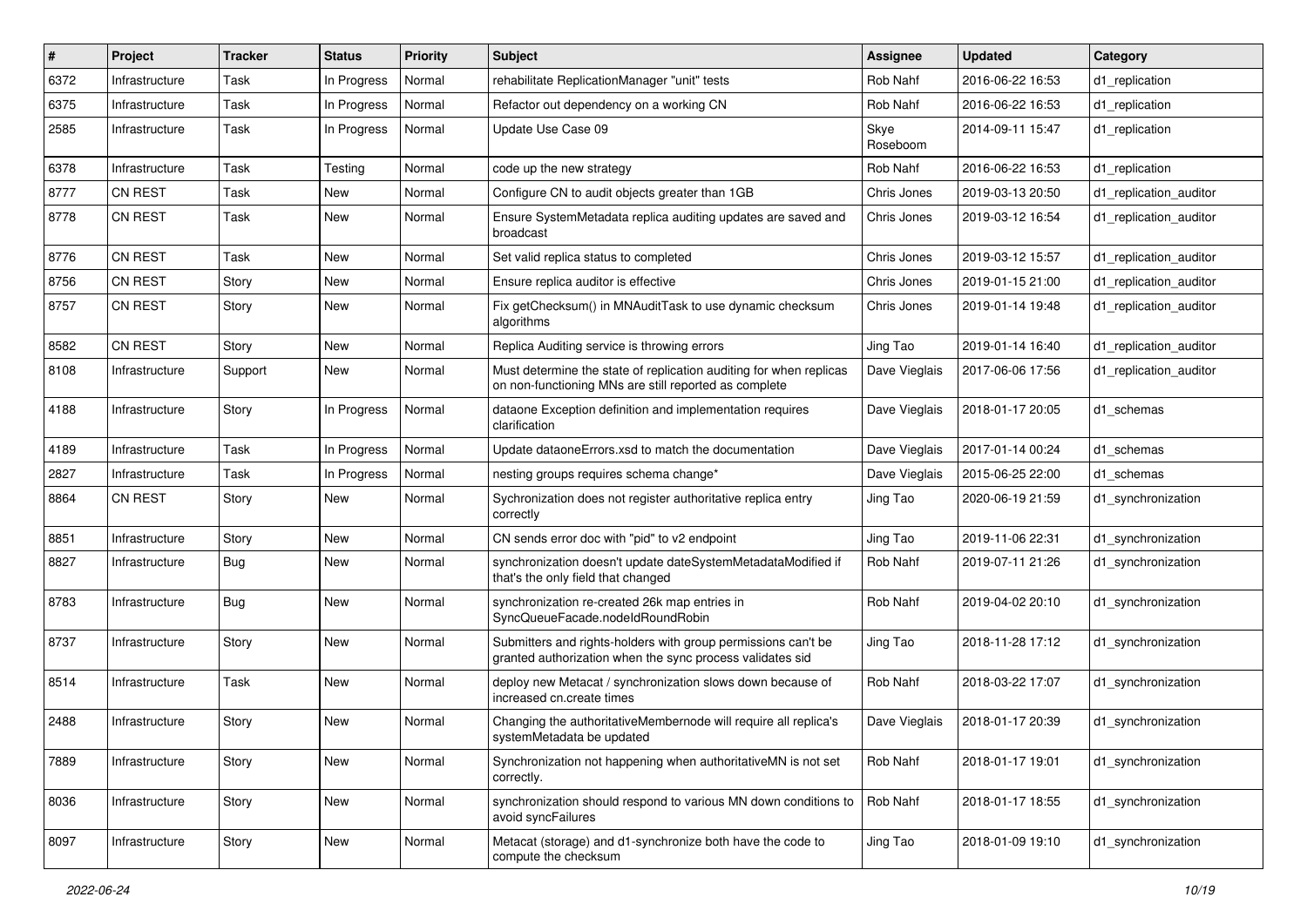| #    | Project        | <b>Tracker</b> | <b>Status</b> | <b>Priority</b> | <b>Subject</b>                                                                                       | Assignee            | <b>Updated</b>                     | Category                |
|------|----------------|----------------|---------------|-----------------|------------------------------------------------------------------------------------------------------|---------------------|------------------------------------|-------------------------|
| 7954 | Infrastructure | Bug            | New           | Normal          | SyncFailedTask:submitSynchronizationFailed does not provide<br>cert when connecting to MN            | Roger Dahl          | 2017-04-19 18:55                   | d1 synchronization      |
| 7911 | <b>CN REST</b> | Task           | New           | Normal          | Synchronization allows invalid checksums, preventing corrected<br>sync                               |                     | 2016-10-17 15:58                   | d1 synchronization      |
| 6070 | Infrastructure | <b>Bug</b>     | New           | Normal          | CNs missing GOA objects                                                                              | <b>Robert Waltz</b> | 2016-08-10 20:56                   | d1_synchronization      |
| 7687 | CN REST        | <b>Bug</b>     | New           | Normal          | Synchronization unable to change BaseURLs upon<br>updateNodeCapabilities notification                | Rob Nahf            | 2016-07-22 19:22                   | d1_synchronization      |
| 6011 | Infrastructure | Bug            | New           | Normal          | Synchronization fails from max syncobjectqueue size                                                  | <b>Robert Waltz</b> | 2016-01-05 17:52                   | d1 synchronization      |
| 7161 | CN REST        | Bug            | New           | Normal          | TERN object fails to be indexed by Solr, but successfully<br>synchronized                            |                     | 2015-06-05 18:04                   | d1 synchronization      |
| 4098 | Infrastructure | Task           | New           | Normal          | Synchronization should allow valid replicas held by MNs to set<br>obsoletedBy and archive flags      | Dave Vieglais       | 2014-07-31 22:23                   | d1 synchronization      |
| 8525 | Infrastructure | Story          | In Progress   | High            | timeout exceptions thrown from Hazelcast disable synchronization                                     | Rob Nahf            | 2018-11-16 17:32                   | d1_synchronization      |
| 8573 | Infrastructure | <b>Bug</b>     | In Progress   | Normal          | changing accessPolicies and rightHolders down the line of series<br>can cause improper sync failures | Rob Nahf            | 2018-05-03 21:52                   | d1 synchronization      |
| 7716 | Infrastructure | Story          | In Progress   | Normal          | How to facilitate resubmission of sync Failures?                                                     | Dave Vieglais       | 2018-01-17 19:22                   | d1 synchronization      |
| 8038 | Infrastructure | Story          | In Progress   | Normal          | connect logging output to a log analysis tool                                                        | Dave Vieglais       | 2018-01-17 18:52                   | d1 synchronization      |
| 7958 | Infrastructure | Task           | In Progress   | Normal          | CN sometimes sends invalid submitSynchronizationFailed<br>document to MN                             | Rob Nahf            | 2017-01-04 17:23                   | d1 synchronization      |
| 8106 | Infrastructure | <b>Bug</b>     | Testing       | Normal          | Difficulty Distinguishing Between Different Kinds of Failed Sync<br>"Not Found" Error Messages       | Rob Nahf            | 2018-02-20 16:57                   | d1_synchronization      |
| 8053 | Infrastructure | Feature        | New           | Normal          | add funding award number to index                                                                    |                     | Peter Slaughter   2019-03-04 19:36 | dataone-cn-index        |
| 8804 | Infrastructure | Task           | New           | Normal          | Add Idap backup config to cn os-core                                                                 | Dave Vieglais       | 2019-05-21 12:32                   | dataone-cn-os-core      |
| 8167 | Infrastructure | Story          | New           | Normal          | Enable postgres replication between Coordinating Nodes                                               | Monica Ihli         | 2018-01-09 19:10                   | dataone-cn-os-core      |
| 8115 | Infrastructure | Bug            | New           | Normal          | LDAP logging is set to DEBUG on production CNs                                                       | Rob Nahf            | 2017-12-26 18:29                   | dataone-cn-os-core      |
| 7699 | Infrastructure | Bug            | New           | Normal          | alter scripts that backup postgresgl db                                                              |                     | 2017-05-09 17:33                   | dataone-cn-os-core      |
| 8091 | Infrastructure | Task           | In Progress   | Normal          | Mysterious sync failure of an eml object from the GOA node                                           | Jing Tao            | 2017-05-09 21:33                   | dataone-cn-os-core      |
| 8051 | Infrastructure | <b>Bug</b>     | In Progress   | Normal          | CORS-based CN calls fail using Internet Explorer on Windows                                          | Chris Jones         | 2017-03-28 16:35                   | dataone-cn-os-core      |
| 8857 | Infrastructure | Story          | New           | Normal          | D1Client.getCN() always get the production cn on the CN Tomcat<br>context                            | Jing Tao            | 2019-12-13 00:34                   | dataone-cn-rest-service |
| 8076 | Infrastructure | <b>Bug</b>     | New           | High            | sysmeta can not be retrieved for some objects                                                        | Dave Vieglais       | 2017-04-22 01:54                   | dataone-cn-rest-service |
| 3720 | Infrastructure | Story          | <b>New</b>    | Normal          | resource maps should be validated                                                                    | Dave Vieglais       | 2018-01-17 20:17                   | Documentation           |
| 7279 | Infrastructure | Task           | New           | Normal          | MN implementation documentation - need document management<br>solution                               | Dave Vieglais       | 2015-07-28 22:24                   | Documentation           |
| 7176 | Infrastructure | Task           | <b>New</b>    | Normal          | Develop textual documentation for certificate management                                             | Dave Vieglais       | 2015-06-10 01:33                   | Documentation           |
| 7177 | Infrastructure | Task           | New           | Normal          | Develop video documentation for certificate management                                               | Dave Vieglais       | 2015-06-10 01:33                   | Documentation           |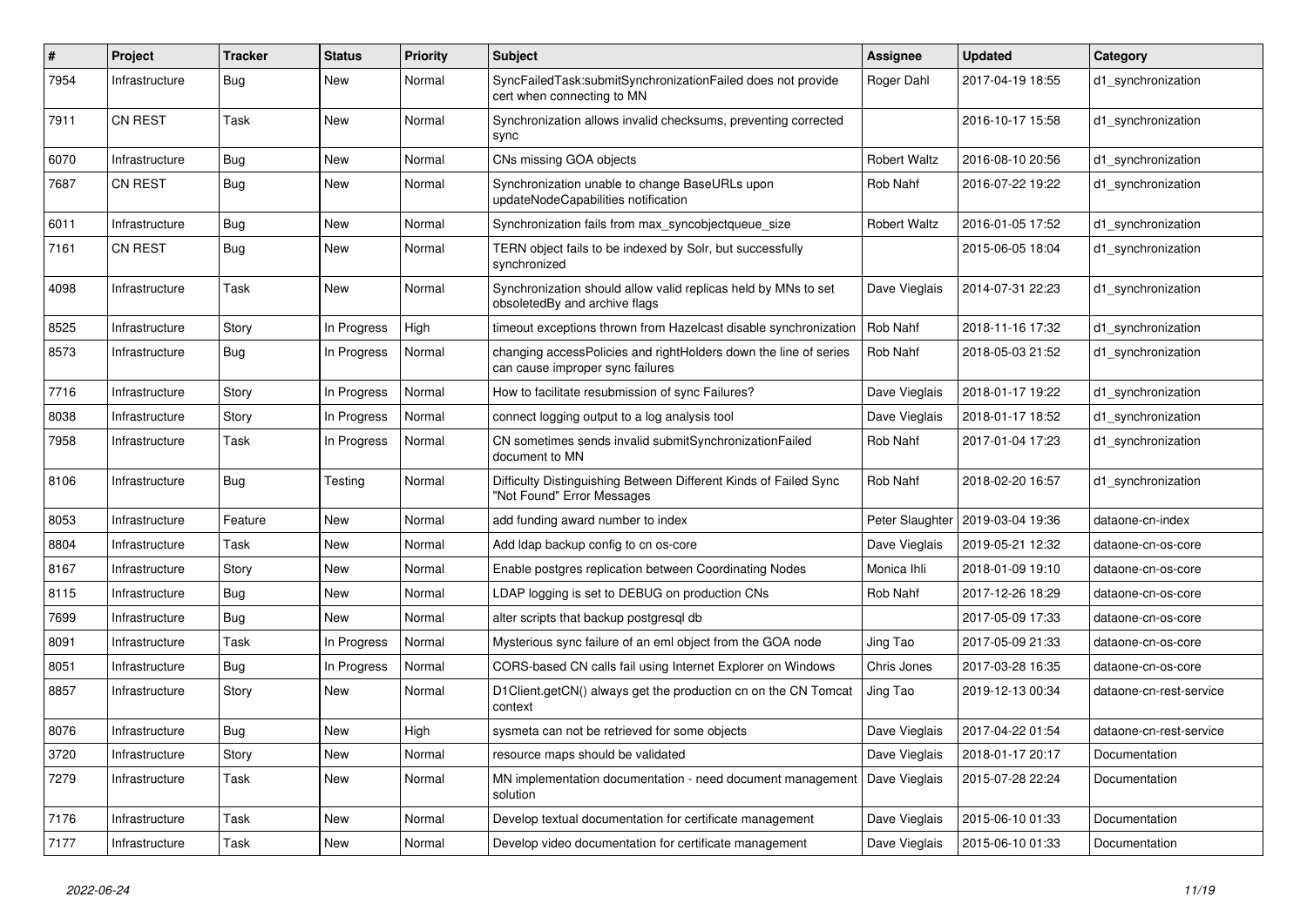| $\#$ | Project        | <b>Tracker</b> | <b>Status</b> | <b>Priority</b> | <b>Subject</b>                                                                                | <b>Assignee</b> | <b>Updated</b>   | Category      |
|------|----------------|----------------|---------------|-----------------|-----------------------------------------------------------------------------------------------|-----------------|------------------|---------------|
| 6624 | Infrastructure | Task           | New           | Normal          | link Node Identity arch. spec. to OperationDocs Node Reg page                                 |                 | 2014-11-21 20:29 | Documentation |
| 1983 | Infrastructure | Task           | New           | Normal          | UC04 describes MNCore.ping() with discovery capability                                        | Dave Vieglais   | 2014-10-02 17:21 | Documentation |
| 1961 | Infrastructure | Task           | New           | Normal          | Types.ErrorMessage - does not exist                                                           | Dave Vieglais   | 2014-10-02 17:21 | Documentation |
| 3315 | Infrastructure | Task           | New           | Normal          | CNRead.query() - POST in addition to GET                                                      | Dave Vieglais   | 2014-10-02 17:21 | Documentation |
| 3314 | Infrastructure | Task           | New           | Normal          | CNRead.getQueryEngineDescription() - REST URL                                                 | Dave Vieglais   | 2014-10-02 17:21 | Documentation |
| 6167 | Infrastructure | Task           | New           | Normal          | Docs for CNRead.search() say "SOLR" in capital but actual API<br>expects "solr" in lower case | Dave Vieglais   | 2014-10-02 17:21 | Documentation |
| 1986 | Infrastructure | Task           | New           | Normal          | Update UC04 to use correct CN method for determining if a PID<br>exists                       | Dave Vieglais   | 2014-10-02 17:21 | Documentation |
| 2826 | Infrastructure | Task           | New           | Normal          | MNStorage.archive() - Permissions                                                             | Dave Vieglais   | 2014-10-02 17:21 | Documentation |
| 2810 | Infrastructure | Task           | New           | Normal          | setReplicationStatus() example rwt state transition is incorrect                              | Dave Vieglais   | 2014-10-02 17:21 | Documentation |
| 4102 | Infrastructure | Task           | New           | Normal          | Add expiration policy for CNCore.reserveldentifier()                                          | Dave Vieglais   | 2014-10-02 17:21 | Documentation |
| 2809 | Infrastructure | Task           | New           | Normal          | MNStorage.update() - Make behavior explicit                                                   | Dave Vieglais   | 2014-10-02 17:21 | Documentation |
| 2794 | Infrastructure | Task           | New           | Normal          | Exceptions: Remove unsupported exception serializations and<br>add "header serialization"     | Dave Vieglais   | 2014-10-02 17:21 | Documentation |
| 2793 | Infrastructure | Task           | New           | Normal          | MNRead.describe() - Document special requirement of returning<br>D1 exceptions in header      | Dave Vieglais   | 2014-10-02 17:21 | Documentation |
| 2660 | Infrastructure | Task           | New           | Normal          | Deciding on a key size for D1 certs                                                           | Dave Vieglais   | 2014-10-02 17:21 | Documentation |
| 2646 | Infrastructure | Task           | New           | Normal          | MNReplication.getReplica() - Add information about<br>CNReplication.isNodeAuthorized()        | Dave Vieglais   | 2014-10-02 17:21 | Documentation |
| 2508 | Infrastructure | Task           | New           | Normal          | MNStorage.delete(), MNStorage.update() - Action must be denied<br>for replicas.               | Dave Vieglais   | 2014-10-02 17:21 | Documentation |
| 2475 | Infrastructure | Task           | New           | Normal          | CNReplication.setReplicationStatus() - How to represent null                                  | Dave Vieglais   | 2014-10-02 17:21 | Documentation |
| 2466 | Infrastructure | Task           | New           | Normal          | Authentication - Remove references to Principal                                               | Dave Vieglais   | 2014-10-02 17:21 | Documentation |
| 3807 | Infrastructure | Task           | New           | Normal          | Add documentation for Types.QueryEngineDescription                                            | Dave Vieglais   | 2014-10-02 17:21 | Documentation |
| 2465 | Infrastructure | Task           | New           | Normal          | Authentication - Remove TODO about selecting format for<br>principal name                     | Dave Vieglais   | 2014-10-02 17:21 | Documentation |
| 2464 | Infrastructure | Task           | New           | Normal          | Authentication - no space after comma in subjects                                             | Dave Vieglais   | 2014-10-02 17:21 | Documentation |
| 2394 | Infrastructure | Task           | New           | Normal          | CNRead.search() - solr / SOLR                                                                 | Dave Vieglais   | 2014-10-02 17:21 | Documentation |
| 2342 | Infrastructure | Task           | New           | Normal          | CNCore.reserveldentifier() - Update REST description                                          | Dave Vieglais   | 2014-10-02 17:21 | Documentation |
| 2286 | Infrastructure | Task           | New           | Low             | Change Exceptions.InvalidToken to Exceptions.InvalidSession                                   | Dave Vieglais   | 2014-10-02 17:21 | Documentation |
| 2227 | Infrastructure | Task           | New           | Normal          | Specify valid mimetypes for responses                                                         | Dave Vieglais   | 2014-10-02 17:21 | Documentation |
| 2172 | Infrastructure | Task           | New           | Normal          | Types.DateTime: Example serialization without TZ designator                                   | Dave Vieglais   | 2014-10-02 17:21 | Documentation |
| 3598 | Infrastructure | Task           | New           | Normal          | Node document subject description is a bit unclear                                            | Dave Vieglais   | 2014-10-02 17:21 | Documentation |
| 2142 | Infrastructure | Task           | New           | Normal          | MNReplication.getReplica() - include PID in signature                                         | Dave Vieglais   | 2014-10-02 17:21 | Documentation |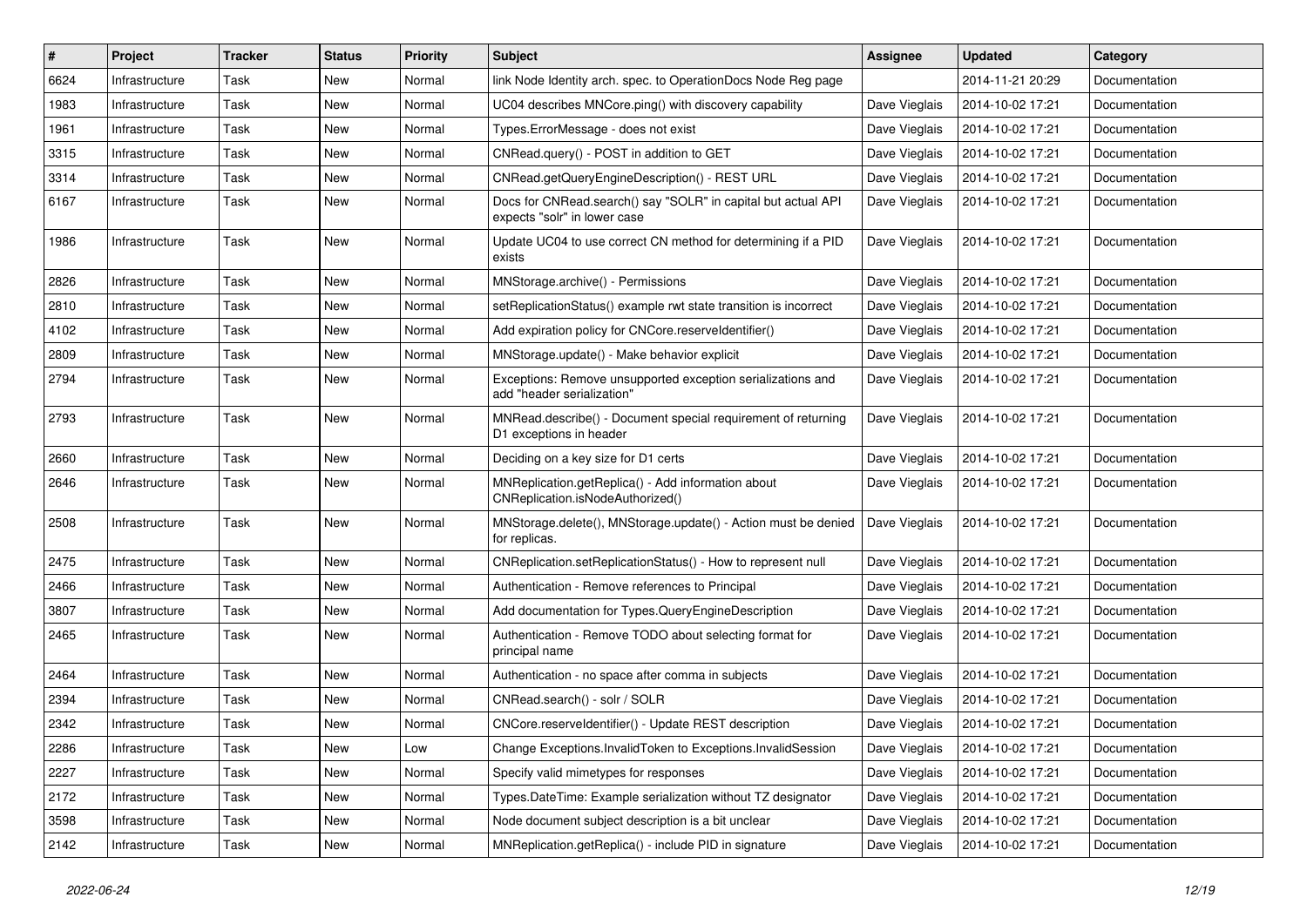| #    | Project        | <b>Tracker</b> | <b>Status</b> | <b>Priority</b> | Subject                                                                                                    | <b>Assignee</b>       | <b>Updated</b>   | Category                |
|------|----------------|----------------|---------------|-----------------|------------------------------------------------------------------------------------------------------------|-----------------------|------------------|-------------------------|
| 2123 | Infrastructure | Task           | New           | Normal          | Description of serialVersion                                                                               | Dave Vieglais         | 2014-10-02 17:21 | Documentation           |
| 2083 | Infrastructure | Task           | New           | Normal          | Split the CN API into public and private sections                                                          | Dave Vieglais         | 2014-10-02 17:21 | Documentation           |
| 2054 | Infrastructure | Task           | New           | Normal          | CNReplication.setReplicationPolicy(),<br>updateReplicationMetadata()                                       | Dave Vieglais         | 2014-10-02 17:21 | Documentation           |
| 1502 | Infrastructure | Task           | New           | Normal          | Fix hierarchy of permission levels.                                                                        | Matthew Jones         | 2014-10-01 20:47 | Documentation           |
| 6069 | Infrastructure | Story          | New           | Normal          | open ask.dataone.org sign-in to community                                                                  | Dave Vieglais         | 2014-10-01 20:39 | Documentation           |
| 4190 | Infrastructure | Task           | New           | Normal          | Update architecture docs to import dataoneErrors.xsd                                                       | Dave Vieglais         | 2014-09-24 18:28 | Documentation           |
| 3881 | Infrastructure | Task           | New           | Normal          | 4.2.1.4 Definition of Verified User Lacking                                                                | Dave Vieglais         | 2014-09-24 18:27 | Documentation           |
| 3063 | Infrastructure | Task           | New           | Normal          | Change Mutability of Metadata documentation                                                                | Dave Vieglais         | 2014-09-24 18:27 | Documentation           |
| 2688 | Infrastructure | Task           | New           | Normal          | Develop guidelines for how Subject entries are handled - creation,<br>normalization, comparison            | Dave Vieglais         | 2014-09-24 18:27 | Documentation           |
| 3728 | Infrastructure | Task           | New           | Normal          | Update and augment architecture use cases to describe<br>processes for property changes on system metadata | Dave Vieglais         | 2014-09-24 18:27 | Documentation           |
| 3901 | Infrastructure | Task           | New           | Normal          | Review Mozilla Persona as an alternative for identity management                                           | Dave Vieglais         | 2013-08-09 11:57 | Documentation           |
| 3468 | Infrastructure | Task           | New           | Normal          | Explore how CN.listObject can effectively use auto-incremented<br>key                                      | <b>Ben Leinfelder</b> | 2013-01-08 18:35 | Documentation           |
| 3438 | Infrastructure | Task           | New           | Normal          | Evaluate utility of schema.org                                                                             |                       | 2012-12-21 16:15 | Documentation           |
| 2051 | Infrastructure | Task           | New           | Normal          | Use subject instead of NodeRef                                                                             |                       | 2011-11-23 18:11 | Documentation           |
| 725  | Infrastructure | Story          | In Progress   | Normal          | Create Authentication and Access control design specifications                                             | Dave Vieglais         | 2018-01-17 20:52 | Documentation           |
| 5141 | Infrastructure | Story          | In Progress   | Normal          | Describe the mn.updateSystemMetadata behavior in use case<br>document                                      | Dave Vieglais         | 2018-01-17 19:58 | Documentation           |
| 6071 | Infrastructure | Story          | In Progress   | Normal          | Release Notes and documentation                                                                            | Dave Vieglais         | 2018-01-17 19:53 | Documentation           |
| 2540 | Infrastructure | Feature        | In Progress   | Normal          | add generateldentifier() method to MNStorage API                                                           | Dave Vieglais         | 2014-10-02 17:54 | Documentation           |
| 1467 | Infrastructure | Task           | In Progress   | Normal          | Complete d1 schema changes for Authz and Authn.                                                            | Matthew Jones         | 2014-10-01 20:47 | Documentation           |
| 3332 | Infrastructure | Task           | In Progress   | Normal          | Revise use cases and add sample code                                                                       | Dave Vieglais         | 2014-09-24 18:27 | Documentation           |
| 1035 | Infrastructure | Task           | In Progress   | Normal          | Develop reference architecture documents                                                                   | <b>Bruce Wilson</b>   | 2011-03-03 19:26 | Documentation           |
| 5531 | Infrastructure | Task           | Testing       | Normal          | Provide overview of replication process for MN implementors                                                | Matthew Jones         | 2014-10-02 17:21 | Documentation           |
| 6542 | Infrastructure | <b>Bug</b>     | New           | Normal          | Unable to add metadata document on mndemo8                                                                 |                       | 2014-10-30 16:30 | Environment.Development |
| 6067 | Infrastructure | Decision       | New           | Normal          | Should we configure Dependency Analyzer Plugin in Jenkins?                                                 | <b>Robert Waltz</b>   | 2014-08-22 03:58 | Environment.Development |
| 6062 | Infrastructure | Bug            | In Progress   | Normal          | Jenkins not cascading builds in trunk                                                                      | Robert Waltz          | 2016-08-10 20:56 | Environment.Development |
| 2411 | Infrastructure | Bug            | In Progress   | Normal          | knb MNs and CNs allow self-signed certificates to connect                                                  | Chris Jones           | 2014-10-01 22:22 | Environment.Development |
| 7605 | Infrastructure | Story          | New           | Normal          | MemberNodes not authorizing CN to harvest log records                                                      | Dave Vieglais         | 2018-01-17 19:33 | Environment.Production  |
| 7607 | Infrastructure | Task           | New           | Normal          | LTER_EUROPE refuses the production CN from harvesting log<br>records                                       | Laura Moyers          | 2016-06-09 16:34 | Environment.Production  |
| 7712 | Infrastructure | Story          | New           | Normal          | Sanparks fails during LogAggregation                                                                       | Laura Moyers          | 2016-04-06 16:43 | Environment.Production  |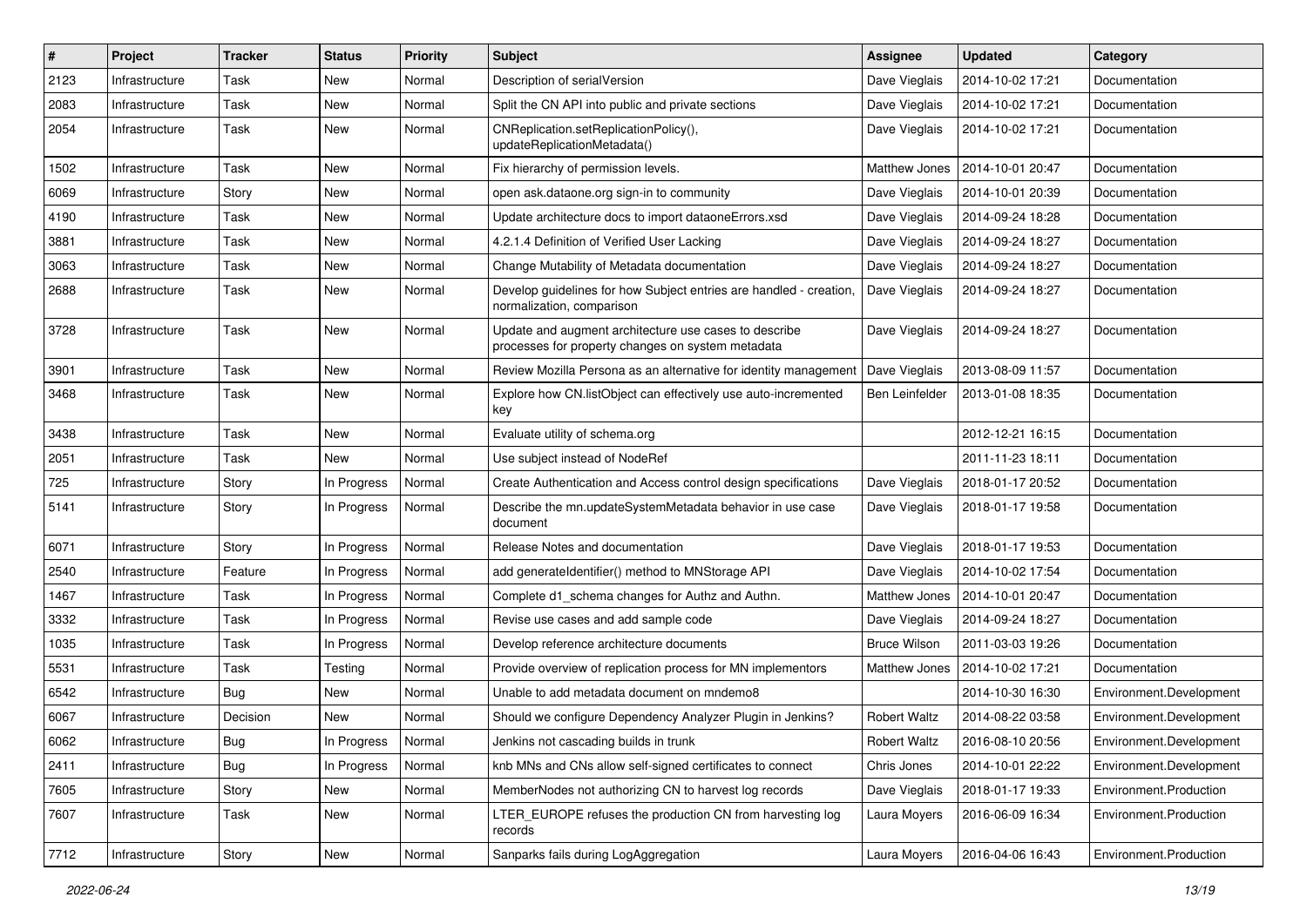| $\#$ | Project        | <b>Tracker</b> | <b>Status</b> | <b>Priority</b> | <b>Subject</b>                                                                                               | Assignee              | <b>Updated</b>   | Category               |
|------|----------------|----------------|---------------|-----------------|--------------------------------------------------------------------------------------------------------------|-----------------------|------------------|------------------------|
| 7641 | Infrastructure | Task           | New           | Normal          | contact ONEShare                                                                                             | Laura Moyers          | 2016-02-12 16:40 | Environment.Production |
| 7640 | Infrastructure | Story          | New           | Normal          | <b>ONEShare failing with ServiceFailure</b>                                                                  | Laura Moyers          | 2016-02-12 16:39 | Environment.Production |
| 7611 | Infrastructure | Story          | New           | Normal          | ORNLDAAC fails during log aggregation                                                                        | Laura Moyers          | 2016-01-26 16:39 | Environment.Production |
| 5498 | Infrastructure | Task           | New           | Normal          | Determine the cause of the Jun2014 cn-orc-1 out of memory issue                                              | Michael<br>Campfield  | 2014-10-31 19:11 | Environment.Production |
| 3880 | Infrastructure | Task           | New           | Normal          | 4.2.1.3 CILogon Extension Not Documented                                                                     |                       | 2014-09-24 18:27 | Environment.Production |
| 3879 | Infrastructure | Task           | New           | Normal          | 4.2.1.2 Missing Policies and Expectations                                                                    |                       | 2014-09-24 18:27 | Environment.Production |
| 5136 | Infrastructure | Task           | New           | Normal          | Change DNS seetings on all DataONE VMs                                                                       | Chris Jones           | 2014-05-08 03:16 | Environment.Production |
| 4200 | Infrastructure | Task           | New           | Normal          | Update replication.properties with metacat database password<br>after upgrade before starting process daemon | Chris Jones           | 2013-12-11 20:34 | Environment.Production |
| 3612 | Infrastructure | Task           | New           | Normal          | CN SystemMetadata has incomplete obsoletedBy information                                                     | <b>Ben Leinfelder</b> | 2013-03-08 17:43 | Environment.Production |
| 3625 | Infrastructure | Task           | New           | Normal          | Update existing SANParks doctype="metadata" objects to new<br>ESRI/FGDC objectFormatId                       | Ben Leinfelder        | 2013-02-27 23:44 | Environment.Production |
| 3512 | Infrastructure | Task           | New           | Normal          | Issue production client certificates for<br>mn-{ucsb orc unm}-2.dataone.org replica target nodes             | Dave Vieglais         | 2013-01-23 16:34 | Environment.Production |
| 7606 | Infrastructure | Task           | In Progress   | Normal          | NRDC does not trust the CN certificate for log harvesting                                                    | Laura Moyers          | 2016-04-06 16:14 | Environment.Production |
| 7612 | Infrastructure | Task           | In Progress   | Normal          | <b>Contact ORNLDAAC</b>                                                                                      | Laura Moyers          | 2016-02-11 18:02 | Environment.Production |
| 4719 | Infrastructure | Task           | In Progress   | Normal          | Replace CN client certificate                                                                                | Chris Jones           | 2014-09-24 18:14 | Environment.Production |
| 4716 | Infrastructure | Task           | In Progress   | Normal          | refresh client certificate for urn:node:DRYAD                                                                | Chris Jones           | 2014-09-24 18:14 | Environment.Production |
| 4714 | Infrastructure | Task           | In Progress   | Normal          | Refresh client certificate for MN urn:node:TFRI                                                              | Chris Jones           | 2014-09-24 18:14 | Environment.Production |
| 3864 | Infrastructure | Task           | In Progress   | Normal          | Release CCI 1.2.1 Features                                                                                   | Chris Jones           | 2013-09-12 20:04 | Environment.Production |
| 3610 | Infrastructure | Task           | In Progress   | Normal          | Include ESRI-specific FGDC metadata schema in object format<br>list                                          | Chris Jones           | 2013-07-03 00:23 | Environment.Production |
| 6706 | Infrastructure | Task           | <b>New</b>    | Normal          | CN-SANDBOX initiated synchronization with mnTestLTER before<br>node was "approved"                           | <b>Robert Waltz</b>   | 2015-10-09 17:38 | Environment.Sandbox    |
| 7666 | Infrastructure | <b>Bug</b>     | New           | Normal          | mnTestMPC repeating attempts to set replica status to FAILED                                                 | Laura Moyers          | 2016-02-25 21:44 | Environment.Stage1     |
| 4246 | Infrastructure | Task           | In Progress   | Normal          | Determine why cn-stage-ucsb-1 LDAP syncrepl is failing                                                       | Michael<br>Campfield  | 2014-10-31 17:42 | Environment.Stage1     |
| 6761 | Infrastructure | Task           | New           | Normal          | unregister extraneous nodes in STAGE-2                                                                       |                       | 2015-01-14 00:49 | Environment.Stage2     |
| 6543 | Infrastructure | Story          | New           | Normal          | Support RIF-CS metadata standard                                                                             | Dave Vieglais         | 2018-01-17 19:46 | Format ID              |
| 6883 | Infrastructure | Story          | New           | Normal          | support for ESRI Shapefile object format                                                                     |                       | 2018-01-17 19:40 | Format ID              |
| 6877 | Infrastructure | Task           | New           | Normal          | Support for ISO 19115 metadata standard                                                                      |                       | 2015-03-10 18:08 | Format ID              |
| 6876 | Infrastructure | Task           | New           | Normal          | Support for ISO 19139 metadata standard                                                                      |                       | 2015-03-10 17:27 | Format ID              |
| 2031 | Infrastructure | Task           | New           | Normal          | Document the structure and interconnections of VM host hardware<br>at UCSB                                   | Nick Outin            | 2014-09-24 18:29 | Hardware               |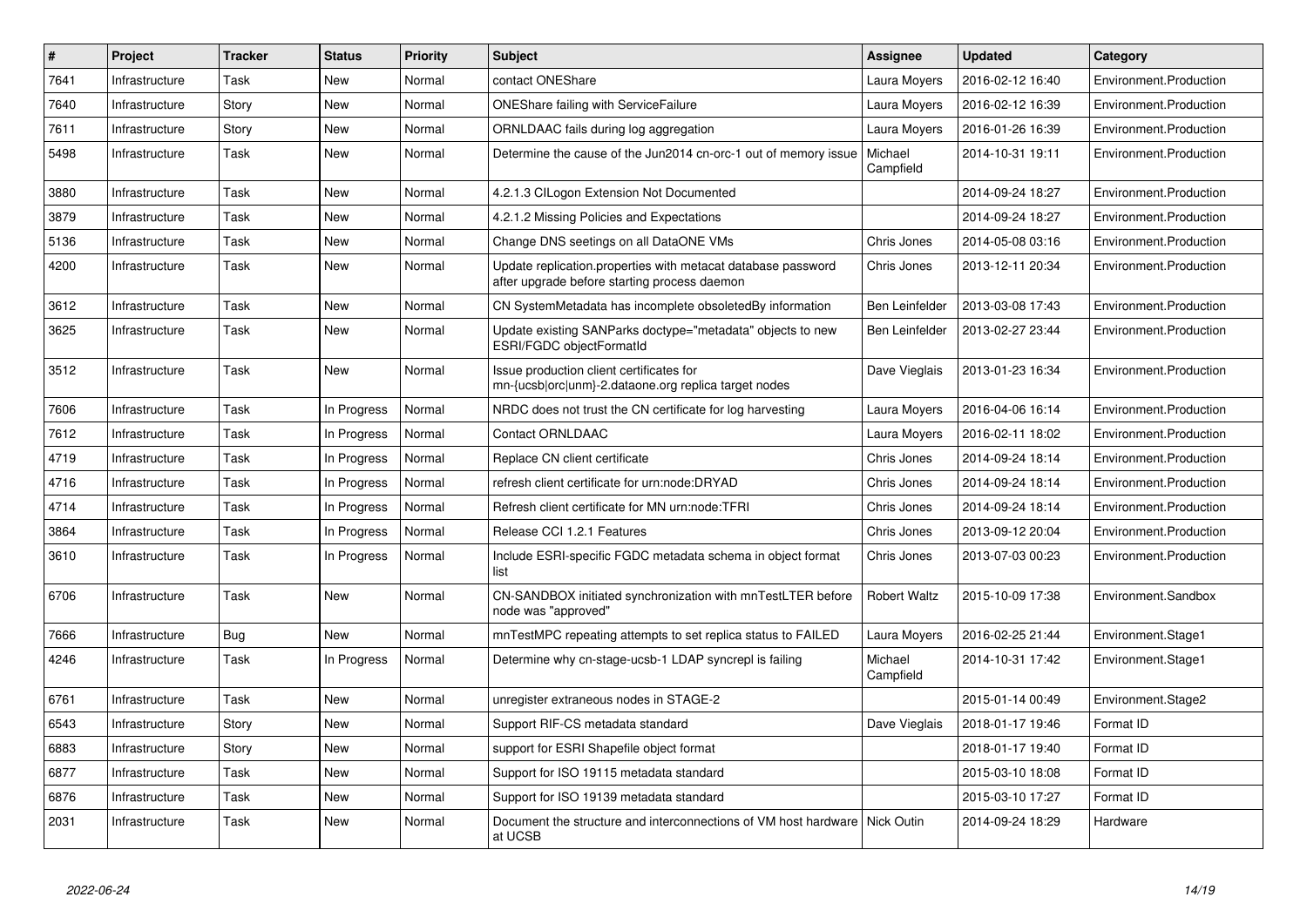| $\#$ | Project        | <b>Tracker</b> | <b>Status</b> | <b>Priority</b> | <b>Subject</b>                                                                                            | <b>Assignee</b> | <b>Updated</b>   | Category   |
|------|----------------|----------------|---------------|-----------------|-----------------------------------------------------------------------------------------------------------|-----------------|------------------|------------|
| 2030 | Infrastructure | Task           | New           | Normal          | Document the structure and interconnections of VM host hardware<br>at UNM                                 | Dave Vieglais   | 2014-09-24 18:29 | Hardware   |
| 6367 | Infrastructure | Task           | New           | Normal          | Update drive firmware on P2-1 UCSB SAN Array                                                              | Nick Outin      | 2014-09-08 20:19 | Hardware   |
| 5988 | Infrastructure | Task           | New           | Normal          | Determine cause of Idap "server not responding" errors between<br>prod CNs                                | Jing Tao        | 2014-07-22 23:18 | Hardware   |
| 2033 | Infrastructure | Task           | New           | Normal          | Document hardware / CN administrators and their contact info                                              | Dave Vieglais   | 2014-09-24 18:29 | Management |
| 2029 | Infrastructure | Task           | New           | Normal          | Document VM specifications for replication MNs                                                            | Dave Vieglais   | 2014-09-24 18:29 | Management |
| 2028 | Infrastructure | Task           | New           | Normal          | Document VM specifications for CNs                                                                        | Dave Vieglais   | 2014-09-24 18:29 | Management |
| 4192 | Infrastructure | Task           | In Progress   | Normal          | Notify MN implementations of the discrepancy in exception<br>definition                                   | Dave Vieglais   | 2014-09-24 18:28 | Management |
| 8734 | Infrastructure | Story          | New           | Normal          | Hazelcast shutdown tied to out of memory exception!                                                       | Rob Nahf        | 2018-10-18 16:55 | Metacat    |
| 8380 | Infrastructure | Bug            | New           | Normal          | MN.update method doesn't check if the authoritativeMN is null on<br>the system metadata of the new object | Jing Tao        | 2018-03-02 21:53 | Metacat    |
| 8379 | Infrastructure | <b>Bug</b>     | New           | Normal          | remove or improve AuthLdap.getGroups logging statement                                                    | Jing Tao        | 2018-02-27 16:51 | Metacat    |
| 8224 | Infrastructure | Task           | New           | Normal          | metacat not promoting node token privs for solr                                                           | Jing Tao        | 2017-12-04 19:33 | Metacat    |
| 8184 | Infrastructure | Feature        | New           | Normal          | a feature indicates to restart tomcat when hazelcast client died                                          | Jing Tao        | 2017-09-14 19:14 | Metacat    |
| 8104 | Infrastructure | Task           | New           | Normal          | Upgrade postgresql jdbc jar file on Metacat                                                               | Jing Tao        | 2017-06-02 20:58 | Metacat    |
| 7876 | Infrastructure | Feature        | New           | Normal          | Create a new admin page for Metacat admins to register schemas                                            | Jing Tao        | 2016-12-21 09:11 | Metacat    |
| 7919 | Infrastructure | <b>Bug</b>     | New           | High            | unloadable system metadata in CNs by Hazelcast                                                            |                 | 2016-11-01 19:30 | Metacat    |
| 7825 | Infrastructure | <b>Bug</b>     | New           | Normal          | Hazelcast service stops working after a while                                                             | Jing Tao        | 2016-06-07 18:53 | Metacat    |
| 3700 | Infrastructure | <b>Bug</b>     | New           | Normal          | MNodeService.replicate will not request new object if existing on<br>MN                                   | Chris Jones     | 2015-01-06 19:43 | Metacat    |
| 3246 | Infrastructure | <b>Bug</b>     | <b>New</b>    | Low             | Metacat returns 500 instead of 404 in some cases                                                          | Ben Leinfelder  | 2014-10-02 18:03 | Metacat    |
| 3488 | Infrastructure | Task           | New           | Normal          | Create custom merge policy to support managing data/information<br>inconsistency                          | Chris Jones     | 2014-03-14 17:27 | Metacat    |
| 3626 | Infrastructure | Task           | New           | Normal          | Metacat should use correct object format for ESRI profile<br>metadata                                     | Ben Leinfelder  | 2013-02-27 23:56 | Metacat    |
| 3616 | Infrastructure | Task           | New           | Normal          | Enable ServiceMethodRestriction support in Metacat                                                        | Chris Jones     | 2013-02-27 16:28 | Metacat    |
| 3465 | Infrastructure | Task           | New           | Normal          | Improve Metacat listObject slicing                                                                        | Ben Leinfelder  | 2013-01-08 18:54 | Metacat    |
| 3467 | Infrastructure | Task           | New           | Normal          | MN.listObject should use auto-incremented key                                                             | Ben Leinfelder  | 2013-01-08 18:31 | Metacat    |
| 3357 | Infrastructure | Task           | New           | Normal          | Address ISet iterator bug that only iterates over a subset of the<br><b>ISet</b>                          | Ben Leinfelder  | 2012-12-12 16:54 | Metacat    |
| 3175 | Infrastructure | Task           | New           | Normal          | Include dataoneTypes.xsd in Metacat registered schemas                                                    | Chris Jones     | 2012-10-05 14:23 | Metacat    |
| 1225 | Infrastructure | Task           | New           | Normal          | Configure Hudson Metacat build                                                                            |                 | 2011-01-13 14:41 | Metacat    |
| 7466 | Infrastructure | Task           | In Progress   | Normal          | Some objects not accessible on the CN via REST API                                                        | Chris Jones     | 2015-11-05 16:11 | Metacat    |
| 3419 | Infrastructure | Task           | In Progress   | Normal          | CNRead.describe() does not return Content-Length header                                                   | Chris Jones     | 2013-02-21 18:41 | Metacat    |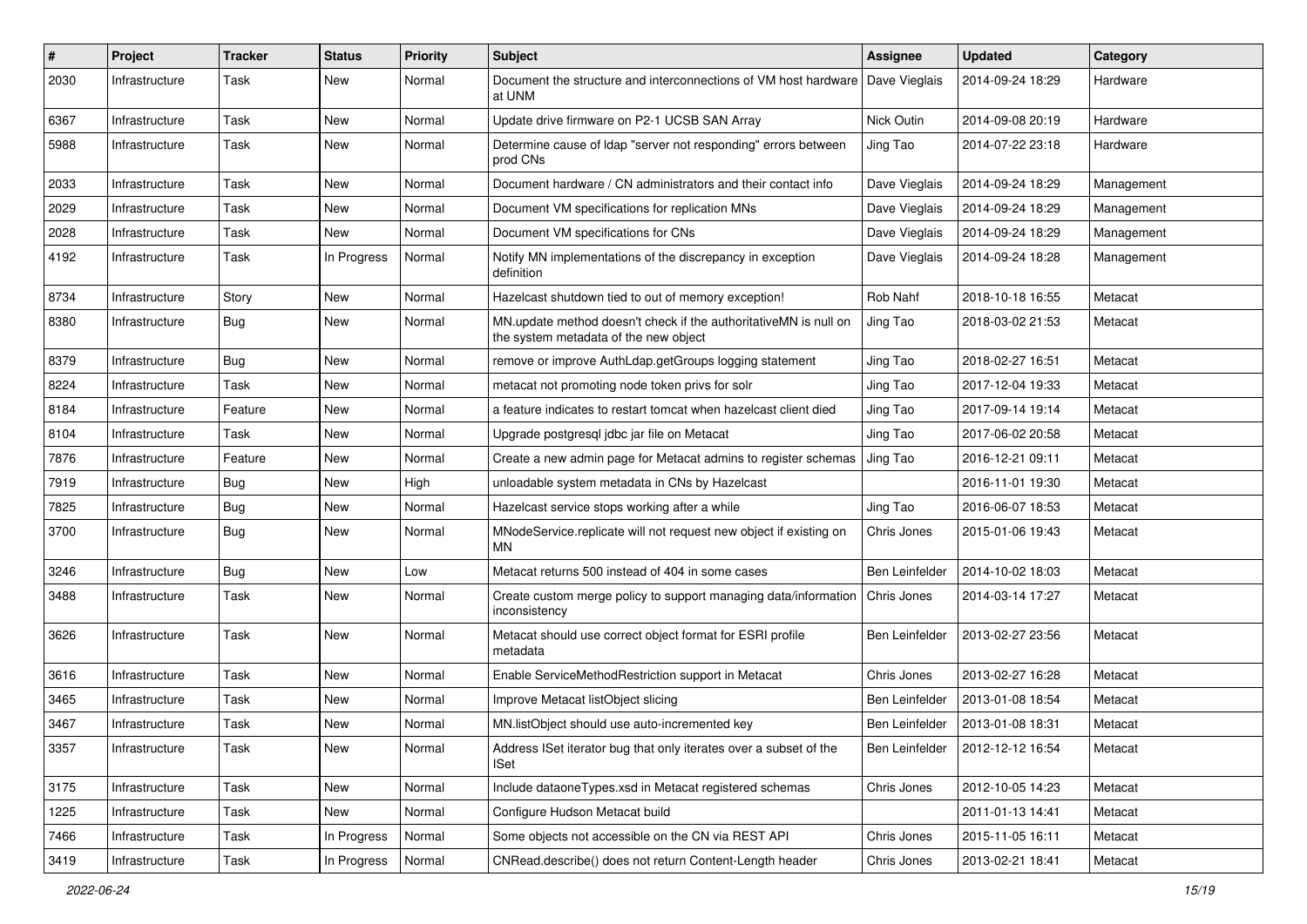| #    | Project        | <b>Tracker</b> | <b>Status</b> | <b>Priority</b> | <b>Subject</b>                                                                           | <b>Assignee</b>    | <b>Updated</b>   | Category            |
|------|----------------|----------------|---------------|-----------------|------------------------------------------------------------------------------------------|--------------------|------------------|---------------------|
| 4210 | Infrastructure | Task           | Testing       | Immediate       | Metacat does not set serialVersion correctly in CNodeService<br>archive() or delete()    | Chris Jones        | 2013-12-20 16:12 | Metacat             |
| 7754 | Search UI      | Story          | In Progress   | Normal          | Support for XSL transform of various metadata formats                                    | <b>Bryce Mecum</b> | 2018-05-17 14:18 | MetacatUI           |
| 7498 | Search UI      | Task           | In Progress   | Normal          | Search UI deployments need to be automated                                               | Chris Jones        | 2015-11-21 00:36 | MetacatUI           |
| 4051 | Infrastructure | Feature        | New           | Normal          | MN Stack supporting Fedora Commons                                                       |                    | 2014-10-02 21:39 | mn.Fedora           |
| 3067 | Infrastructure | Task           | New           | Normal          | Old DAAC PIDs to archive                                                                 | Dave Vieglais      | 2013-01-02 14:14 | mn.Mercury          |
| 2594 | Infrastructure | Task           | New           | Normal          | Prepare a Mercury MN overview for the workshop                                           | Giri<br>Palanisamy | 2012-04-09 22:59 | mn.Mercury          |
| 3596 | Infrastructure | Task           | New           | Normal          | Fix Merritt Repository resource map typing of triple objects                             | John Kunze         | 2013-02-19 02:27 | mn.Merritt          |
| 4053 | Infrastructure | Task           | In Progress   | Normal          | Architect OPeNDAP MN                                                                     | Dave Vieglais      | 2013-10-06 20:11 | mn.OPeNDAP          |
| 4052 | Infrastructure | Story          | In Progress   | Normal          | OPeNDAP MN Story                                                                         |                    | 2013-10-06 20:07 | mn.OPeNDAP          |
| 3924 | Infrastructure | Task           | New           | Normal          | Pids in ObjectList should be the same as pids in the<br>systemMetadata Map               | Rob Nahf           | 2014-10-01 22:04 | MNWebChecker        |
| 3925 | Infrastructure | Task           | New           | Normal          | navigate through the ResourceMap confirm existence of identifiers<br>on the MN           | Rob Nahf           | 2014-10-01 22:04 | <b>MNWebChecker</b> |
| 6478 | Infrastructure | Task           | New           | Normal          | move mncheck VM to a different VMhost                                                    | Dave Vieglais      | 2014-10-01 20:34 | MNWebChecker        |
| 6399 | Infrastructure | Task           | New           | Normal          | set up release practice for the MNWebTester .war                                         | Rob Nahf           | 2014-10-01 20:34 | MNWebChecker        |
| 6398 | Infrastructure | Task           | New           | Normal          | update MNWebTest operations docs                                                         | Rob Nahf           | 2014-10-01 20:34 | MNWebChecker        |
| 6397 | Infrastructure | Task           | New           | Normal          | test that it works from standalone .war                                                  | Rob Nahf           | 2014-10-01 20:34 | MNWebChecker        |
| 3577 | Infrastructure | Task           | New           | Normal          | Confusing message about "Ignored Tests present".                                         | Rob Nahf           | 2013-02-14 22:36 | MNWebChecker        |
| 3591 | Infrastructure | Story          | In Progress   | Normal          | Content consistency checks for new member nodes                                          | Rob Nahf           | 2018-01-17 20:23 | MNWebChecker        |
| 6395 | Infrastructure | Story          | In Progress   | Normal          | Menber Node testers are stuck when the MNWebTester hangs /<br>crashes                    | Rob Nahf           | 2018-01-17 19:51 | MNWebChecker        |
| 6396 | Infrastructure | Task           | In Progress   | Normal          | embed jetty server in d1 integration to run WebTests locally                             | Rob Nahf           | 2014-10-01 20:34 | MNWebChecker        |
| 3076 | Infrastructure | Task           | <b>New</b>    | Normal          | Allow user to specify Morpho storage directory                                           |                    | 2013-03-02 05:29 | Morpho              |
| 3082 | Infrastructure | Task           | New           | Normal          | Morpho should not rely on CN for any critical features                                   |                    | 2013-03-02 05:26 | Morpho              |
| 6392 | Infrastructure | Decision       | New           | Normal          | CN getChecksum REST API design review                                                    | Dave Vieglais      | 2014-09-18 17:09 | Requirement         |
| 820  | Requirements   | Requirement    | New           | High            | (Requirement) Common API for authentication and authorization<br>operations              | Dave Vieglais      | 2010-09-06 21:23 | Requirement         |
| 763  | Requirements   | Requirement    | <b>New</b>    | High            | (Requirement) Authentication and authorization services are<br>geographically replicated | Dave Vieglais      | 2010-09-06 20:52 | Requirement         |
| 391  | Requirements   | Requirement    | New           | High            | (Requirement) Enable different classes of users commensurate<br>with their roles.        | Dave Vieglais      | 2010-09-06 20:51 | Requirement         |
| 390  | Requirements   | Requirement    | <b>New</b>    | High            | (Requirement) Consistent mechanism for identifying users                                 | Dave Vieglais      | 2010-09-06 20:50 | Requirement         |
| 777  | Requirements   | Requirement    | New           | High            | (Requirement) Authorization rules should support common<br>permission levels             | Dave Vieglais      | 2010-09-06 20:49 | Requirement         |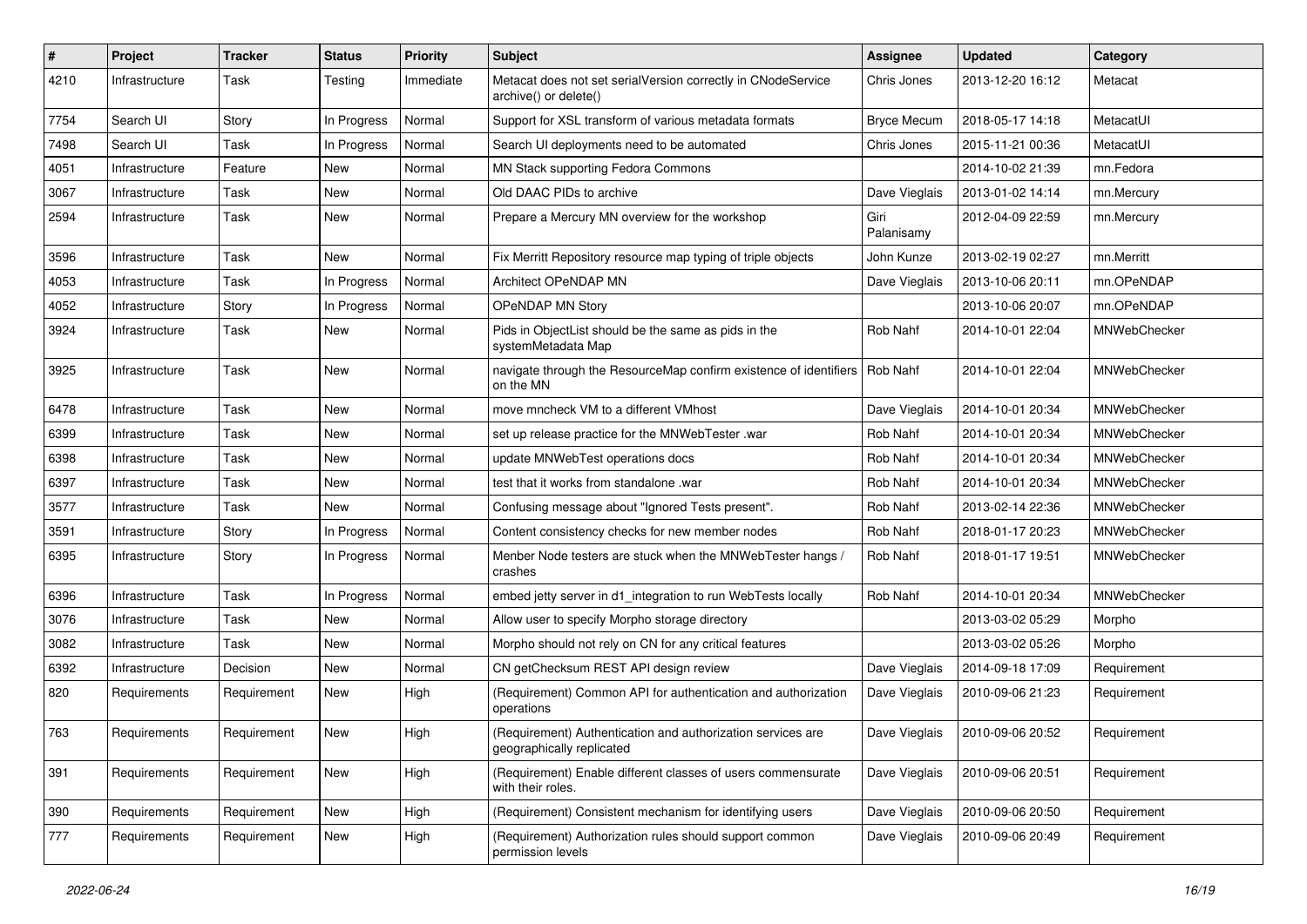| $\#$ | Project        | <b>Tracker</b> | <b>Status</b> | <b>Priority</b> | <b>Subject</b>                                                                                                                                             | Assignee      | <b>Updated</b>   | Category                  |
|------|----------------|----------------|---------------|-----------------|------------------------------------------------------------------------------------------------------------------------------------------------------------|---------------|------------------|---------------------------|
| 764  | Requirements   | Requirement    | New           | High            | (Requirement) Authentication and access control should be<br>consistently available                                                                        | Dave Vieglais | 2010-09-06 20:32 | Requirement               |
| 392  | Requirements   | Requirement    | New           | High            | (Requirement) Identity and access control should be interoperable<br>across datanets                                                                       | Dave Vieglais | 2010-09-06 20:31 | Requirement               |
| 765  | Requirements   | Requirement    | New           | High            | (Requirement) Tools can access an API for authn and authz                                                                                                  | Dave Vieglais | 2010-09-06 20:30 | Requirement               |
| 393  | Requirements   | Requirement    | New           | High            | (Requirement) Access control rule evaluation must be highly<br>scalable and responsive.                                                                    | Dave Vieglais | 2010-09-06 20:27 | Requirement               |
| 771  | Requirements   | Requirement    | New           | High            | (Requirement) User identities should have simple string<br>serializations that express both the user identity and namespace<br>from which it is drawn      | Dave Vieglais | 2010-09-06 03:12 | Requirement               |
| 761  | Requirements   | Requirement    | New           | High            | (Requirement) Users can specify authorization rules for data<br>objects, science metadata objects, and process artifacts<br>separately                     | Dave Vieglais | 2010-09-06 03:06 | Requirement               |
| 769  | Requirements   | Requirement    | New           | High            | (Requirement) Authorization should support critical roles, such as<br>curators and system administrators                                                   | Dave Vieglais | 2010-09-06 03:02 | Requirement               |
| 762  | Requirements   | Requirement    | New           | High            | (Requirement) User identities can be derived from existing<br>institutional directory services                                                             | Dave Vieglais | 2010-09-06 03:01 | Requirement               |
| 795  | Requirements   | Requirement    | New           | High            | (Requirement) System must support revocation of user<br>permissions                                                                                        | Dave Vieglais | 2010-08-29 20:45 | Requirement               |
| 772  | Requirements   | Requirement    | New           | High            | (Requirement) Authentication services should be compatible with<br>existing infrastructure and applications                                                | Dave Vieglais | 2010-08-11 07:54 | Requirement               |
| 770  | Requirements   | Requirement    | New           | High            | (Requirement) Authorization system should be able to express the<br>pseudo-principal concepts like 'public'                                                | Dave Vieglais | 2010-08-11 00:41 | Requirement               |
| 768  | Requirements   | Requirement    | New           | High            | (Requirement) Need default authz policies that resolve problems<br>associated with inaccessible principals                                                 | Dave Vieglais | 2010-08-11 00:34 | Requirement               |
| 767  | Requirements   | Requirement    | New           | High            | (Requirement) Users need to be able to express embargo rules<br>for data                                                                                   | Dave Vieglais | 2010-08-11 00:16 | Requirement               |
| 766  | Requirements   | Requirement    | New           | High            | (Requirement) Users should be able to easily assign proxy<br>privileges to other users and to systems acting on their behalf for<br>limited time durations | Dave Vieglais | 2010-08-11 00:11 | Requirement               |
| 8366 | Infrastructure | Story          | New           | Normal          | Migrate jenkins continuous integration from UNM to UCSB                                                                                                    | Dave Vieglais | 2019-01-22 19:26 | <b>Support Operations</b> |
| 8367 | Infrastructure | Story          | New           | Normal          | Duplicate jenkins jobs from UNM to UCSB                                                                                                                    | Dave Vieglais | 2019-01-22 19:25 | <b>Support Operations</b> |
| 8368 | Infrastructure | Story          | New           | Normal          | Update backup strategy for jenkins job configurations to<br>subversion                                                                                     | Dave Vieglais | 2019-01-22 19:25 | <b>Support Operations</b> |
| 2944 | Infrastructure | Story          | <b>New</b>    | Normal          | Design and implement a MN kill switch mechanism                                                                                                            | Dave Vieglais | 2018-01-17 20:30 | <b>Support Operations</b> |
| 7183 | Infrastructure | Story          | New           | Normal          | Update wild card server certificate on all test.dataone.org systems                                                                                        | Dave Vieglais | 2015-06-15 15:10 | <b>Support Operations</b> |
| 7184 | Infrastructure | Task           | New           | Normal          | Create an Ansible script that can replace a server certificate                                                                                             | Nick Outin    | 2015-06-15 15:10 | <b>Support Operations</b> |
| 6791 | Infrastructure | <b>Bug</b>     | New           | Normal          | Building d1_log_aggregation doesn't trigger downstream builds                                                                                              |               | 2015-01-31 00:32 | <b>Support Operations</b> |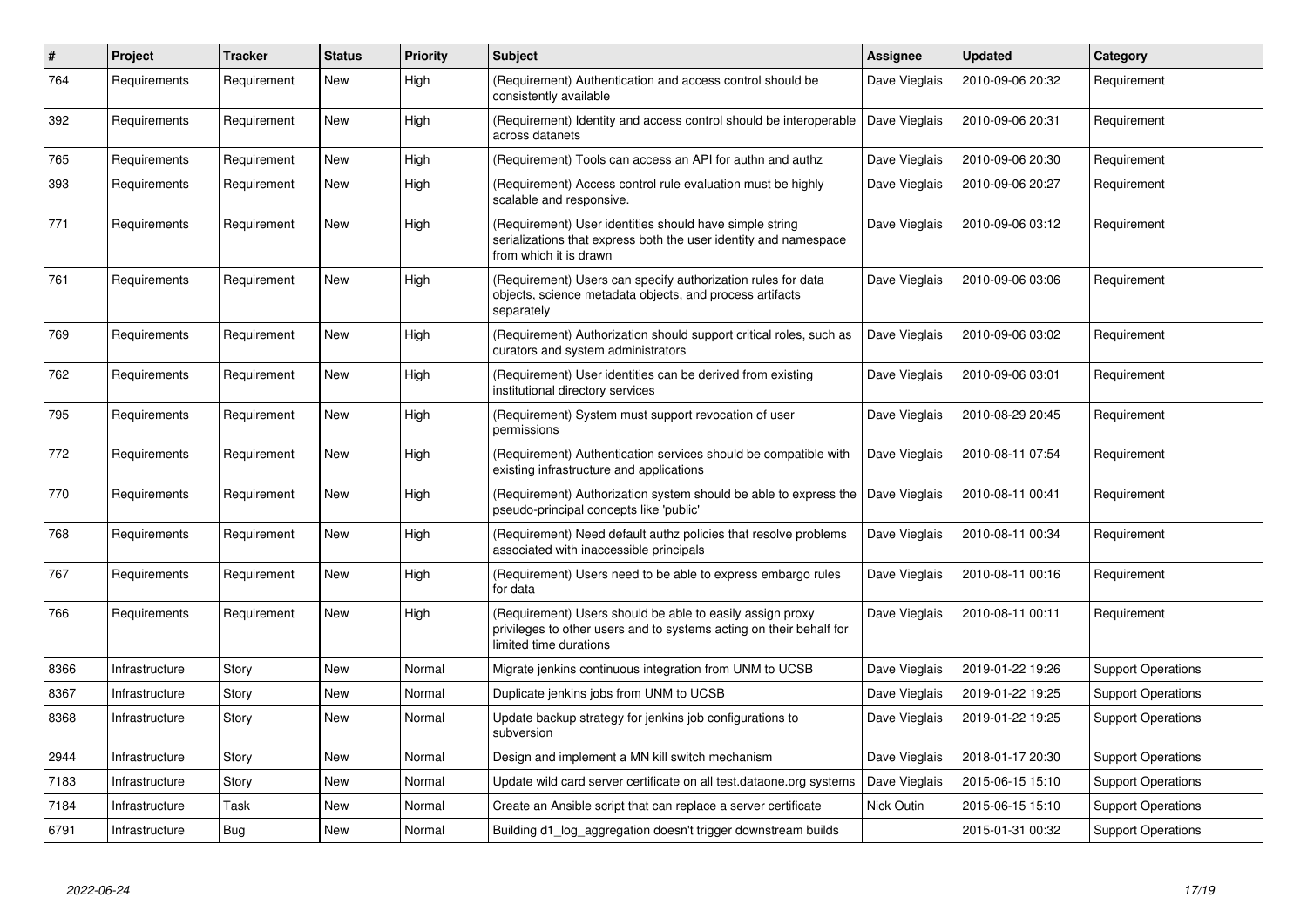| $\vert$ # | Project        | <b>Tracker</b> | <b>Status</b> | <b>Priority</b> | <b>Subject</b>                                                                                                     | Assignee             | <b>Updated</b>   | Category                  |
|-----------|----------------|----------------|---------------|-----------------|--------------------------------------------------------------------------------------------------------------------|----------------------|------------------|---------------------------|
| 3811      | Infrastructure | Task           | New           | Normal          | Document the "non-standard" certificates being used for<br>accessing content in DataONE and it's member nodes      | Rob Nahf             | 2014-09-24 18:27 | <b>Support Operations</b> |
| 3810      | Infrastructure | Task           | New           | Normal          | Identify and setup location for user oriented operational docs                                                     | Dave Vieglais        | 2014-09-24 18:27 | <b>Support Operations</b> |
| 3510      | Infrastructure | Task           | New           | Normal          | Issue certificates from D1TestIntCA for sandbox environment<br>nodes, and revoke certificates signed by D1TestCA   | Chris Jones          | 2014-09-24 18:25 | <b>Support Operations</b> |
| 3511      | Infrastructure | Task           | New           | Normal          | Issue certificates from D1TestIntCA for stage environment nodes,<br>and revoke certificates signed by D1TestCA     | Chris Jones          | 2014-09-24 18:25 | <b>Support Operations</b> |
| 3509      | Infrastructure | Task           | <b>New</b>    | Normal          | Issue certificates from D1TestIntCA for dev environment nodes,<br>and revoke certificates signed by D1TestCA       | Chris Jones          | 2014-09-24 18:25 | <b>Support Operations</b> |
| 6394      | Infrastructure | Task           | New           | Normal          | Resolve SSL certificate connection errors for UNM Epscor Tier 4<br>MN in development                               | Chris Jones          | 2014-09-18 18:39 | <b>Support Operations</b> |
| 3308      | Infrastructure | Task           | New           | Normal          | Document the process for removing content contributed from a<br>specific member node and/or the entire member node | Dave Vieglais        | 2014-03-14 18:29 | <b>Support Operations</b> |
| 3333      | Infrastructure | Task           | New           | Low             | Generalize mk * scripts for host name                                                                              | Dave Vieglais        | 2012-10-11 18:50 | <b>Support Operations</b> |
| 2685      | Infrastructure | Task           | New           | Normal          | Where's the WIFFM on the DataONE web site for the researcher<br>user?                                              |                      | 2012-05-01 15:31 | <b>Support Operations</b> |
| 2018      | Infrastructure | Task           | New           | Normal          | document DataONE CA operations procedures                                                                          | <b>Matthew Jones</b> | 2012-04-23 17:53 | <b>Support Operations</b> |
| 2344      | Infrastructure | Task           | New           | Normal          | Add category for Ben's style sheets in Redmine                                                                     | Dave Vieglais        | 2012-02-15 17:45 | <b>Support Operations</b> |
| 1671      | Infrastructure | Task           | New           | Normal          | Need folder for DUG, accessible by DUG members                                                                     | <b>Matthew Jones</b> | 2011-07-12 12:09 | <b>Support Operations</b> |
| 3492      | Infrastructure | <b>Bug</b>     | In Progress   | Urgent          | Invalid PIDs in production (whitespace)                                                                            | Jing Tao             | 2017-04-27 15:31 | <b>Support Operations</b> |
| 3905      | Infrastructure | Task           | In Progress   | Normal          | Sort out shell logins for splunk system                                                                            | <b>Bruce Wilson</b>  | 2013-08-23 13:27 | <b>Support Operations</b> |
| 8866      | Infrastructure | <b>Bug</b>     | New           | Normal          | Java client tools should set a custom user agent string                                                            |                      | 2020-07-15 22:43 |                           |
| 8862      | Infrastructure | Story          | New           | Normal          | Deploy a new dataone-cn-rest release                                                                               | Jing Tao             | 2020-04-23 16:24 |                           |
| 8817      | Infrastructure | Task           | New           | Normal          | Configure sitemaps on the CN                                                                                       | Jing Tao             | 2020-03-12 18:30 |                           |
| 8858      | Infrastructure | Task           | New           | Normal          | Update CN Apache configs in version control with directives to<br>support sitemaps                                 | <b>Bryce Mecum</b>   | 2020-02-24 19:26 |                           |
| 8853      | Infrastructure | Story          | New           | Normal          | Make cn.resolve smarter                                                                                            |                      | 2019-11-15 16:50 |                           |
| 8849      | Infrastructure | Story          | New           | Normal          | During sync, the CN does not detect error returned from<br>getChecksum()                                           | Jing Tao             | 2019-11-06 22:07 |                           |
| 8848      | Infrastructure | Story          | New           | Normal          | A minor difference of annotation index between CN and MN                                                           |                      | 2019-11-01 21:37 |                           |
| 8844      | Member Nodes   | Bug            | New           | Normal          | Server certificate is expired                                                                                      |                      | 2019-10-08 18:27 |                           |
| 8846      | Member Nodes   | <b>Bug</b>     | New           | Normal          | TFRI node unresponsive                                                                                             |                      | 2019-10-08 15:26 |                           |
| 8845      | Member Nodes   | <b>Bug</b>     | New           | Normal          | Server is returning a 500 error.                                                                                   |                      | 2019-10-08 15:20 |                           |
| 8843      | Member Nodes   | <b>Bug</b>     | New           | Normal          | Server certificate is expired                                                                                      |                      | 2019-10-08 15:14 |                           |
| 8842      | Infrastructure | Story          | New           | Normal          | Some exceptions in Metacat                                                                                         |                      | 2019-09-19 17:53 |                           |
| 8829      | Member Nodes   | Task           | New           | High            | get DKAN connected to GMN                                                                                          | John Evans           | 2019-09-03 13:24 |                           |